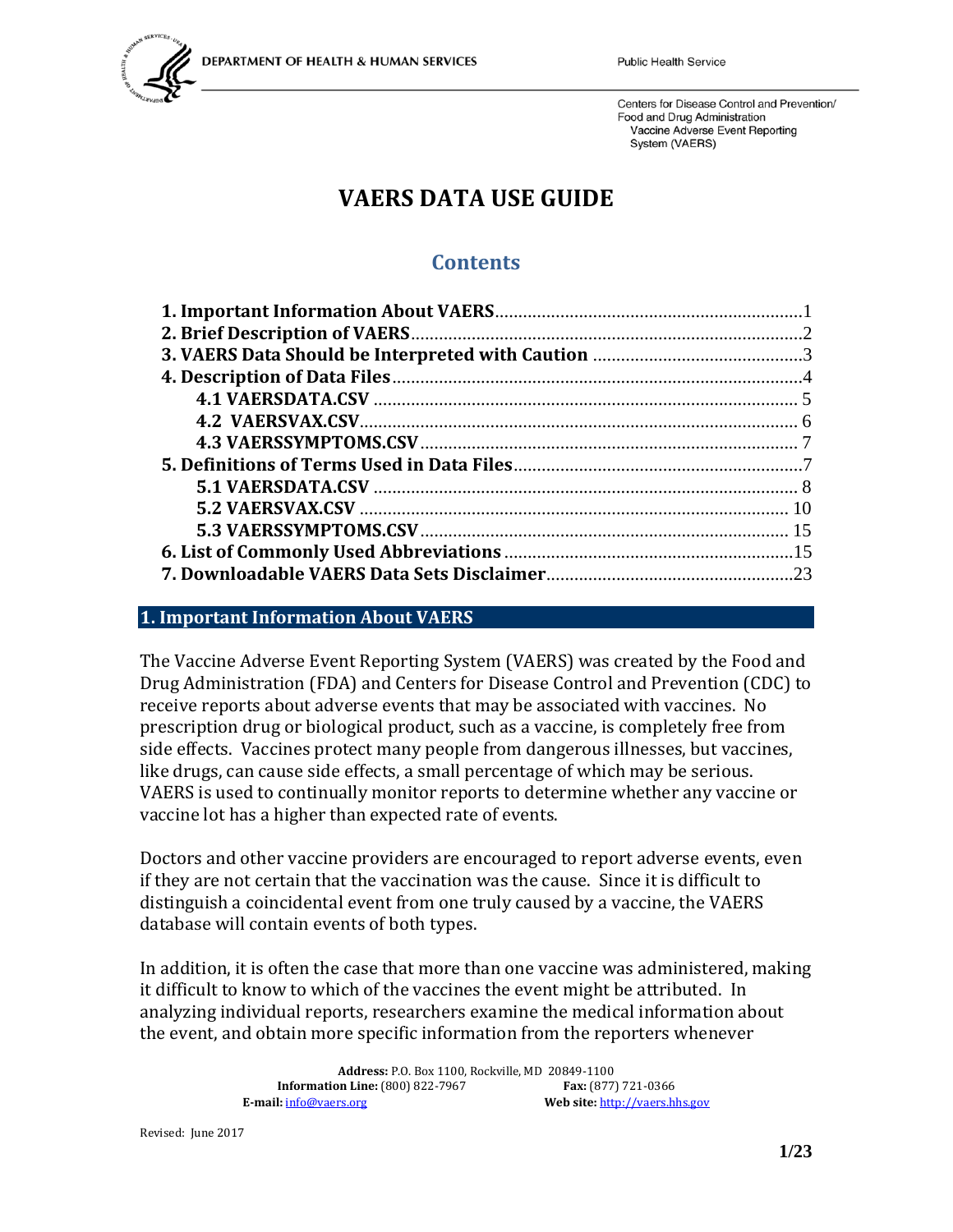

necessary. Patterns of reporting associated with vaccines and vaccine lots are also analyzed.

About 85-90% of vaccine adverse event reports concern relatively minor events, such as fevers or redness and swelling at the injection site. The remaining reports (less than 15%) describe serious events, such as hospitalizations, life-threatening illnesses, or deaths. The reports of serious events are of greatest concern and receive the most careful scrutiny by VAERS staff.

VAERS researchers apply procedures and methods of analysis to help us closely monitor the safety of vaccines. When a concern arises, action is taken. We hope that this brief explanation of the factors associated with vaccines and adverse events will assist you in understanding the data you are viewing.

Requests for additional information should be addressed to:

Food and Drug Administration Office of Shared Services Division of Freedom of Information Office of Public Information and Library Services 12420 Parklawn Drive ELEM-1029 Rockville, MD 20857

#### <span id="page-1-0"></span>**2. Brief Description of VAERS**

The U.S. Department of Health and Human Services (DHHS) established VAERS, which is co-administered by the Food and Drug Administration (FDA) and the Centers for Disease Control (CDC), to accept all reports of suspected adverse events, in all age groups, after the administration of any U.S. licensed vaccine. On November 1, 1990 VAERS replaced CDC's Monitoring System for Adverse Events Following Immunization (MSAEFI) for public sector reporting and FDA's Spontaneous Reporting System for private sector and manufacturer reporting. The primary purpose for maintaining the database is to serve as an early warning or signaling system for adverse events not detected during pre-market testing. In addition, the National Childhood Vaccine Injury Act of 1986 (NCVIA) requires health care providers and vaccine manufacturers to report to the DHHS specific adverse events following the administration of those vaccines outlined in the Act.

> **Address:** P.O. Box 1100, Rockville, MD 20849-1100 **Information Line:** (800) 822-7967<br>**E-mail:**  $\frac{\text{info@vaers.org}}{\text{़$ Web site: [http://vaers.hhs.gov](http://vaers.hhs.gov/)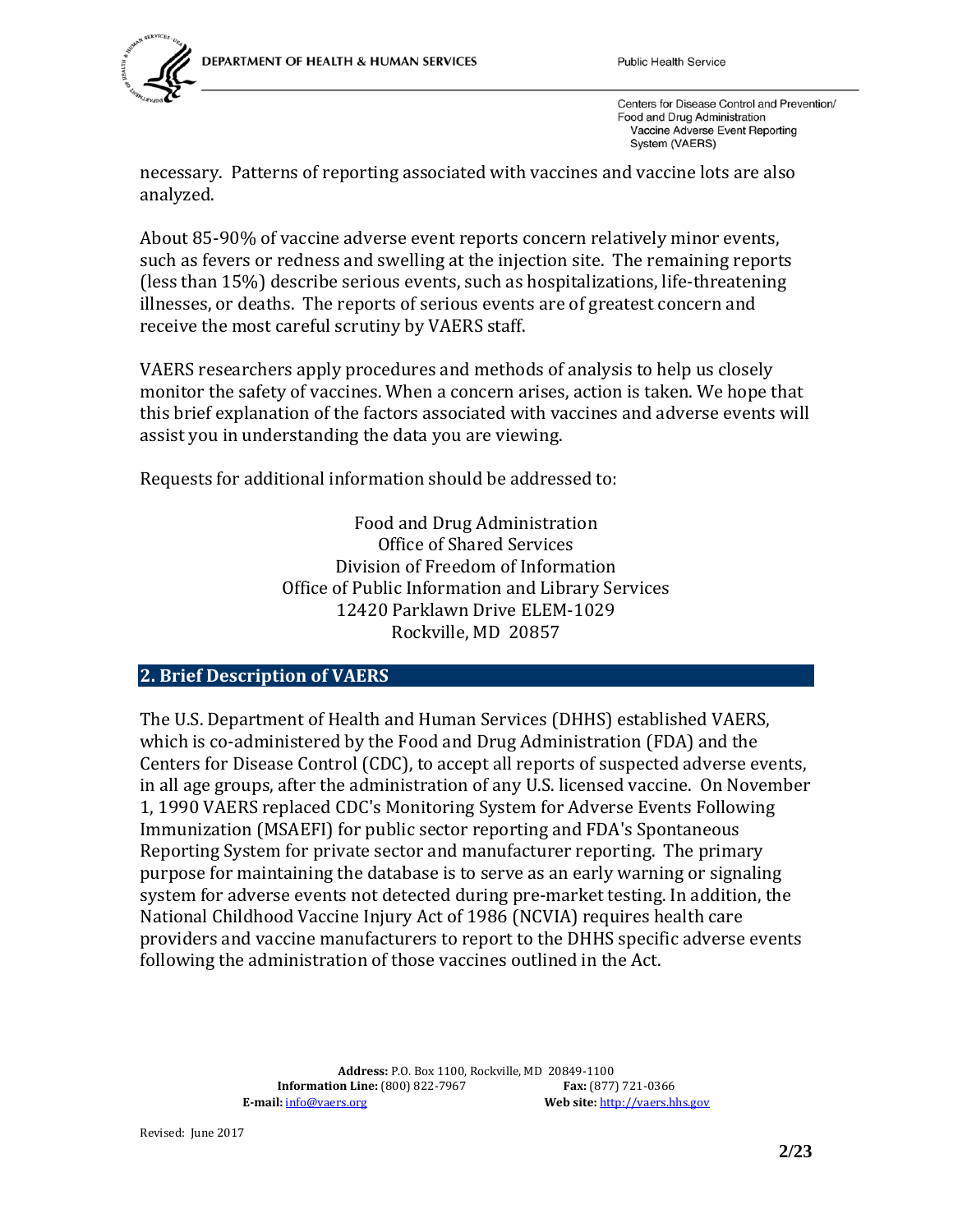

All reports are coded and entered into the VAERS database. The adverse events described in each report were coded utilizing the FDA's Coding Symbols for a Thesaurus of Adverse Reaction Terms (COSTART) from November 1990 until January 16 2007. On January 17 2007 the VAERS coding system was converted to an international coding system that is used worldwide. This system is called the Medical Dictionary for Regulatory Activities (MedDRA). The MedDRA coding system uses key words representing the medical condition(s) described in the case report and converts them to standardized codes. The MedDRA codes provided in the dataset are called the "Preferred Terms"; there are more than 17,000 Preferred Term codes in the MedDRA system. The MedDRA coding system is more detailed than the COSTART system, which is comprised of 5,817 codes. Therefore the MedDRA system is not only standardized for international use, it is also able to code medical terms in a more exacting manner than the COSTART system design. All the COSTART codes that were used in the VAERS data prior to January 17, 2007 have been converted to MedDRA coding terms. The MedDRA coding system is updated semi-annually, and terms may be added, deleted or changed with each new release. VAERS reports are coded using the MedDRA version in effect at the time the codes are entered; therefore, different terms may be used to describe similar events in reports coded at different times.

If you desire more information about MedDRA, please visit the following web site: <http://www.meddramsso.com/>

## <span id="page-2-0"></span>**3. VAERS Data Should be Interpreted with Caution**

- VAERS data are from a passive surveillance system and represent unverified reports of health events that occur after vaccination. Such data are subject to limitations of under-reporting, simultaneous administration of multiple vaccine antigens, reporting bias, and lack of incidence rates in unvaccinated comparison groups.
- When reporting and evaluating data from VAERS, it is important to note that for any reported event, no cause and effect relationship has been established. The event may have been related to an underlying disease or condition, to medications being taken concurrently, or may have occurred by chance.
- A report often involves more than one vaccine and may involve more than one reported adverse event.
- In certain cases VAERS requests additional information from reporters, healthcare providers and other parties. The status, event description and medical codes associated with a report are subject to change upon receipt of such additional information.

**Address:** P.O. Box 1100, Rockville, MD 20849-1100 **Information Line:** (800) 822-7967<br>**E-mail:**  $\frac{\text{info@vaers.org}}{}$ Web site: [http://vaers.hhs.gov](http://vaers.hhs.gov/)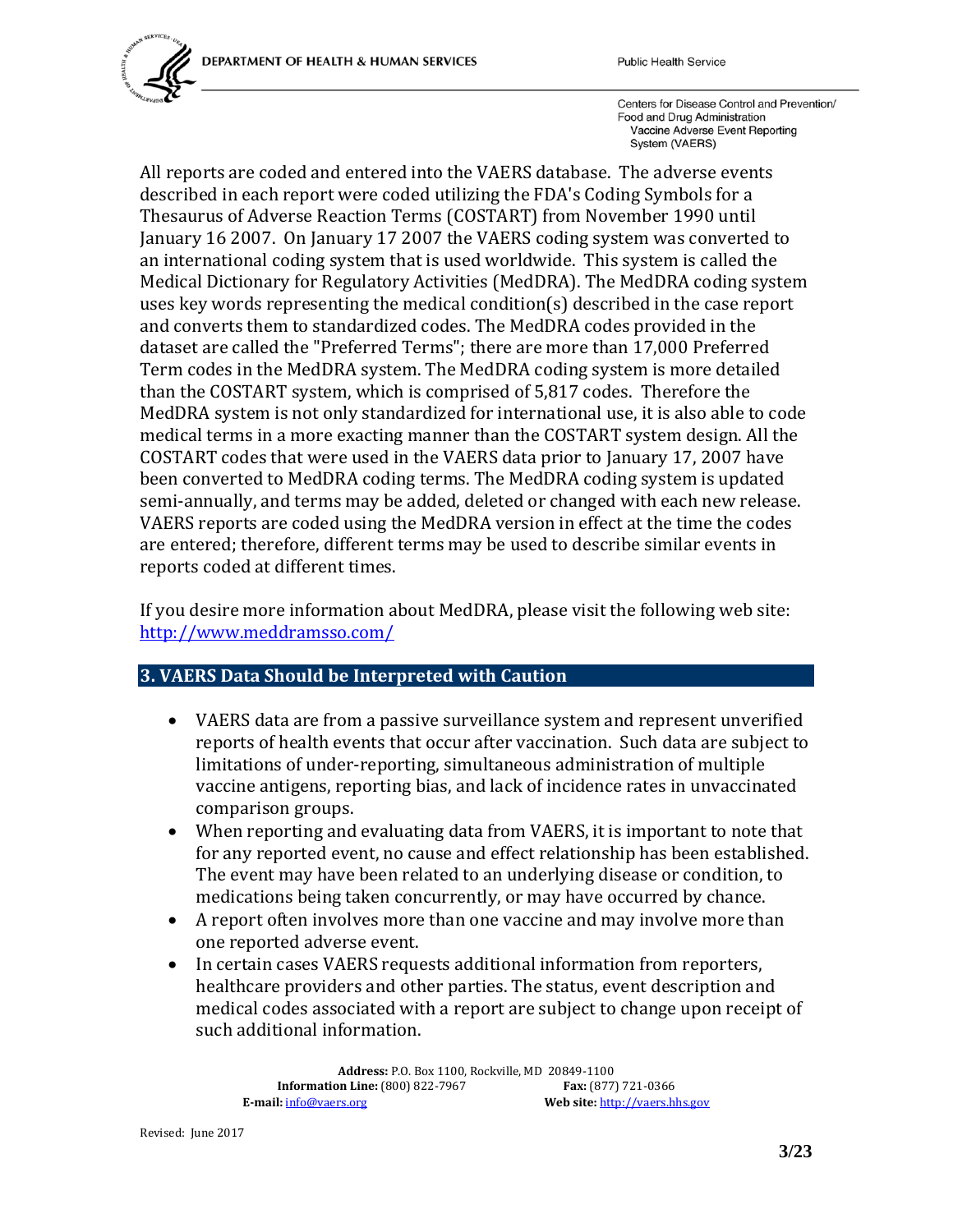

- When multiple reports of a single case or event are received, only the first report received is included in the publicly accessible dataset. Subsequent reports may contain additional or conflicting data, and there is no assurance that the data provided in the public dataset is the most accurate or current available.
- A given report may meet more than one criterion for classification as "serious."
- Accumulations of events reported to a passive surveillance system do not allow incidence rate calculations due to the generally unknown extent of under-reporting as well as lack of information on the number of people being vaccinated.

*Disclaimer:* Please note that VAERS staff follow-up on all serious and other selected adverse event reports to obtain additional medical, laboratory, and/or autopsy records to help understand the concern raised. However, in general, coding terms in VAERS do not change based on the information received during the follow-up process. VAERS data should be used with caution as numbers and conditions do not reflect data collected during follow-up. Note that the inclusion of events in VAERS data does not infer causality.

#### <span id="page-3-0"></span>**4. Description of Data Files**

VAERS data is accessible by two mechanisms: by downloading raw data in commaseparated value (CSV) files for import into a database, spreadsheet or text editing program, or by use of the CDC WONDER online search tool.

The downloadable VAERS public data set consists of three separate data files. These files are provided by calendar year beginning with the first VAERS reports reported in the latter part of 1990. The public data set is updated on a monthly basis. In the following tables, "Box" refers to the numbered items or "boxes" on the VAERS form. Comma-separated-value (CSV) files are industry-standard text files compatible with most of the major database or statistical analysis products on the market. Each data set is available for download in 2 formats: as three separate CSV files, or as a compressed Zip file that contains the three CSV files listed for the specific year. Please note that for security reasons we require a CAPTCHA password to be entered by user during download.

CDC WONDER, developed by the Centers for Disease Control and Prevention (CDC), is an easy-to-use menu-driven system requiring no computer expertise or special software that provides access to a wide array of public health information. With CDC

> **Address:** P.O. Box 1100, Rockville, MD 20849-1100 **Information Line:** (800) 822-7967<br>**E-mail:**  $\frac{\text{info@vaers.org}}{}$ Web site: [http://vaers.hhs.gov](http://vaers.hhs.gov/)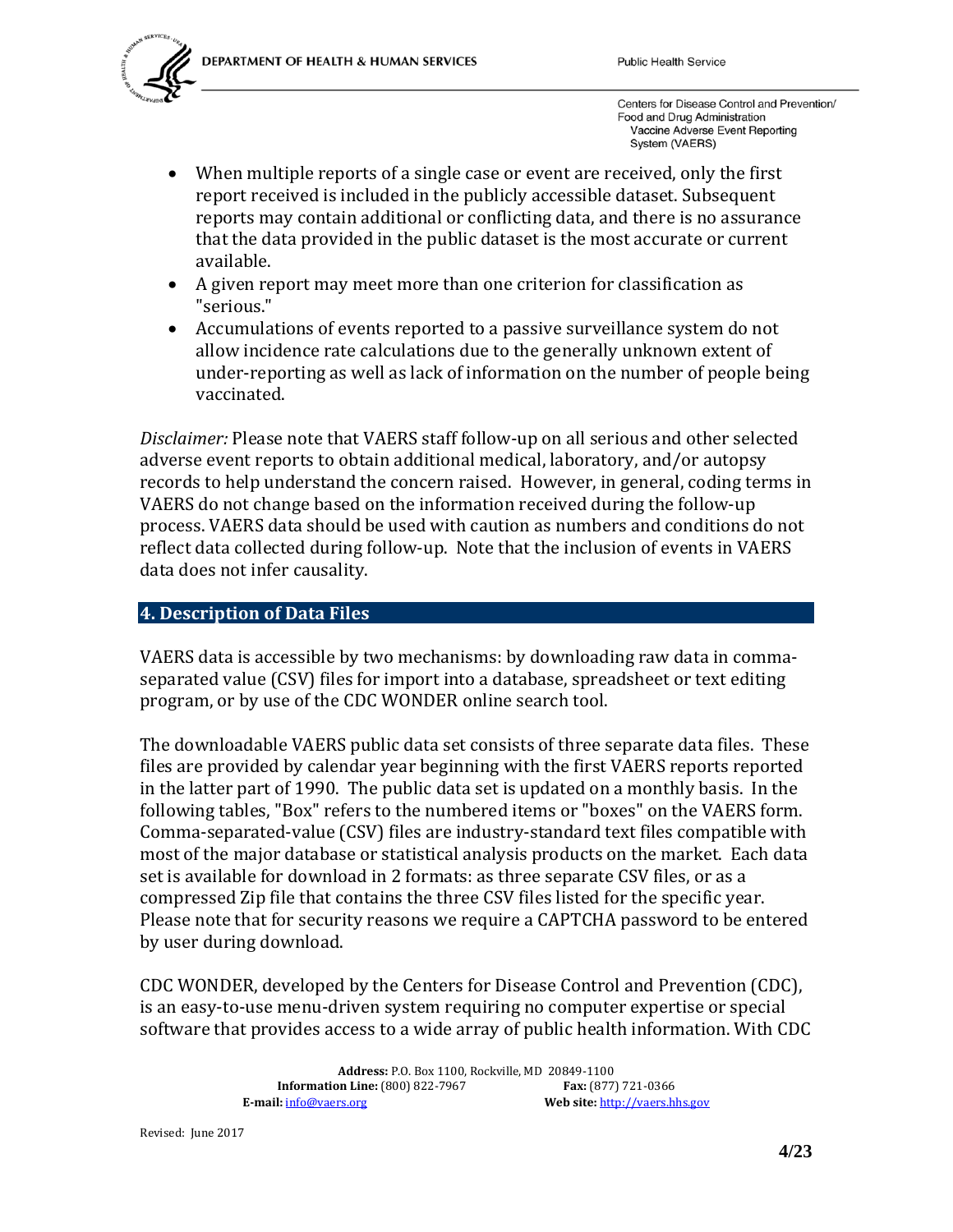

WONDER you can produce tables, maps, charts and data extracts showing the incidence of vaccine adverse events, and select specific event, vaccine and demographic criteria to produce cross-tabulated incidence measures. You can also limit and index your data by several variables. VAERS data is available on CDC WONDER a[t http://wonder.cdc.gov/vaers.html.](http://wonder.cdc.gov/vaers.html) Additional information about CDC WONDER is available at<http://wonder.cdc.gov/wonder/help/vaers.html>.

For each section below, each row in a table refers to a separate field (or column) in the data. The "Header" provides the field name or column "header." "Type" describes the type of data contained in the data field. The information in parenthesis specifies the data format or number of digits or characters contained in the field. There are three data types:

- 1. NUM = numeric data
- 2. CHAR = text or "character" data
- 3. DATE = date fields in  $mm/dd/yy$  format

No data is provided that would allow identification of any individuals associated with these reports. Each field, each row, in the table pertains to information recorded in (or derived from) the various numbered sections of the VAERS-1 form except when otherwise specified.

#### <span id="page-4-0"></span>**4.1 VAERSDATA.CSV**

The following table provides a detailed description of the data provided in each field of the VAERSDATA.CSV file. The first two fields in this table are the only fields of the dataset not derived from the VAERS-1 form.

| <b>Header</b>   | <b>Type</b> | <b>Description of Contents</b>                    |
|-----------------|-------------|---------------------------------------------------|
| <b>VAERS_ID</b> | Num(6)      | <b>VAERS Identification Number</b>                |
| <b>RECVDATE</b> | Date        | Date report was received                          |
| <b>STATE</b>    | Char(2)     | Box 1: State                                      |
| AGE_YRS         | Num(xxx.x)  | Box 4: Age in Years                               |
| CAGE_YR         | Num(xx)     | Age of patient in years calculated by (vax_date-  |
|                 |             | birthdate)*                                       |
| CAGE MO         | Num(xx)     | Age of patient in months calculated by (vax_date- |
|                 |             | birthdate).* The values for this variable range   |
|                 |             | from $0$ to $<$ 1.                                |
| <b>SEX</b>      | Char(1)     | Box 5: Sex                                        |
| <b>RPT_DATE</b> | Date        | Box 6: Date Form Completed                        |

**Address:** P.O. Box 1100, Rockville, MD 20849-1100 **Information Line:** (800) 822-7967<br>**E-mail:**  $\frac{\text{info@vaers.org}}{\text{़$ Web site: [http://vaers.hhs.gov](http://vaers.hhs.gov/)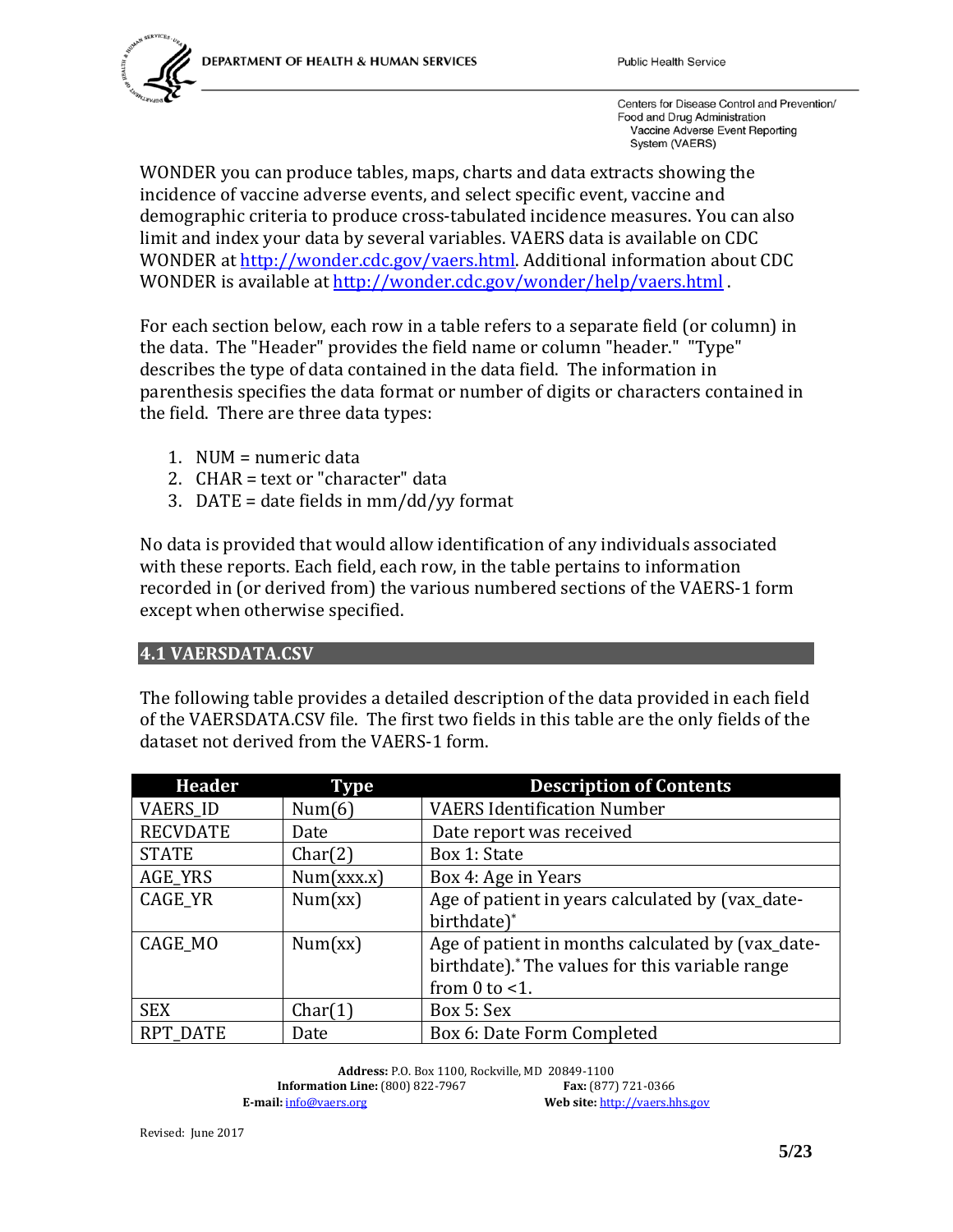

| SYMPTOM_TEXT      | Char(2048) | Box 7: Reported symptom text                  |
|-------------------|------------|-----------------------------------------------|
| <b>DIED</b>       | Char(1)    | Box 8a1: Died ('Y' - Yes)                     |
| <b>DATEDIED</b>   | Date       | Box 8a2: Date of Death                        |
| <b>L THREAT</b>   | Char(1)    | Box 8b: Life-Threatening Illness ('Y' - Yes)  |
| ER_VISIT          | Char(1)    | Box 8c: Emergency Room or Doctor Visit ('Y' - |
|                   |            | Yes)                                          |
| <b>HOSPITAL</b>   | Char(1)    | Box 8d1: Hospitalized ('Y' - Yes)             |
| <b>HOSPDAYS</b>   | Num(3)     | Box 8d2: Number of days Hospitalized          |
| X STAY            | Char(1)    | Box 8e: Prolonged Hospitalization ('Y' - Yes) |
| <b>DISABLE</b>    | Char(1)    | Box 8f: Disability ('Y' - Yes)                |
| <b>RECOVD</b>     | Char(1)    | Box 9: Recovered ('Y' - Yes, 'N' - No, 'U' -  |
|                   |            | Unknown)                                      |
| <b>VAX DATE</b>   | Date       | <b>Box 10: Vaccination Date</b>               |
| <b>ONSET_DATE</b> | Date       | Box 11: Adverse Event Onset Date              |
| <b>NUMDAYS</b>    | Num(5)     | Number of days (Onset date - Vax. Date)       |
| LAB_DATA          | Char(750)  | Box 12: Diagnostic laboratory data            |
| <b>V_ADMINBY</b>  | Char(3)    | Box 15: Vaccines Administered at (PUB=Public, |
|                   |            | PVT=Private, OTH=Other, MIL=Military)         |
| V_FUNDBY          | Char(3)    | Box 16: Vaccines purchased with (PUB=Public,  |
|                   |            | PVT=Private, OTH=Other, MIL=Military) funds   |
|                   |            |                                               |
| <b>OTHER_MEDS</b> | Char(750)  | <b>Box 17: Other Medications</b>              |
| <b>CUR_ILL</b>    | Char(500)  | Box 18: Current Illnesses                     |
| <b>HISTORY</b>    | Char(750)  | Box 19: Pre-existing physician diagnosed      |
|                   |            | allergies, birth defects, medical conditions  |
| PRIOR_VAX         | Char(256)  | Box 21: Prior Vaccination Event information   |
| <b>SPLTTYPE</b>   | Char(25)   | Box 24: Manufacturer Number                   |

\* The summation of the two variables CAGE\_YR and CAGE\_MO provide the calculated age of a person. For example, if CAGE\_YR=1 and CAGE\_MO=.5 then the age of the individual is 1.5 years or 1 year 6 months.

#### <span id="page-5-0"></span>**4.2 VAERSVAX.CSV**

The fields described in this table provide the remaining vaccine information (e.g., vaccine name, manufacturer, lot number, route, site, and number of previous doses administered), for each of the vaccines listed in Box 13 of the VAERS form. There is a matching record in this file with the VAERSDATA file identified by VAERS\_ID.

> **Address:** P.O. Box 1100, Rockville, MD 20849-1100 **Information Line:** (800) 822-7967<br>**E-mail:** <u>info@vaers.org</u> Web site: [http://vaers.hhs.gov](http://vaers.hhs.gov/)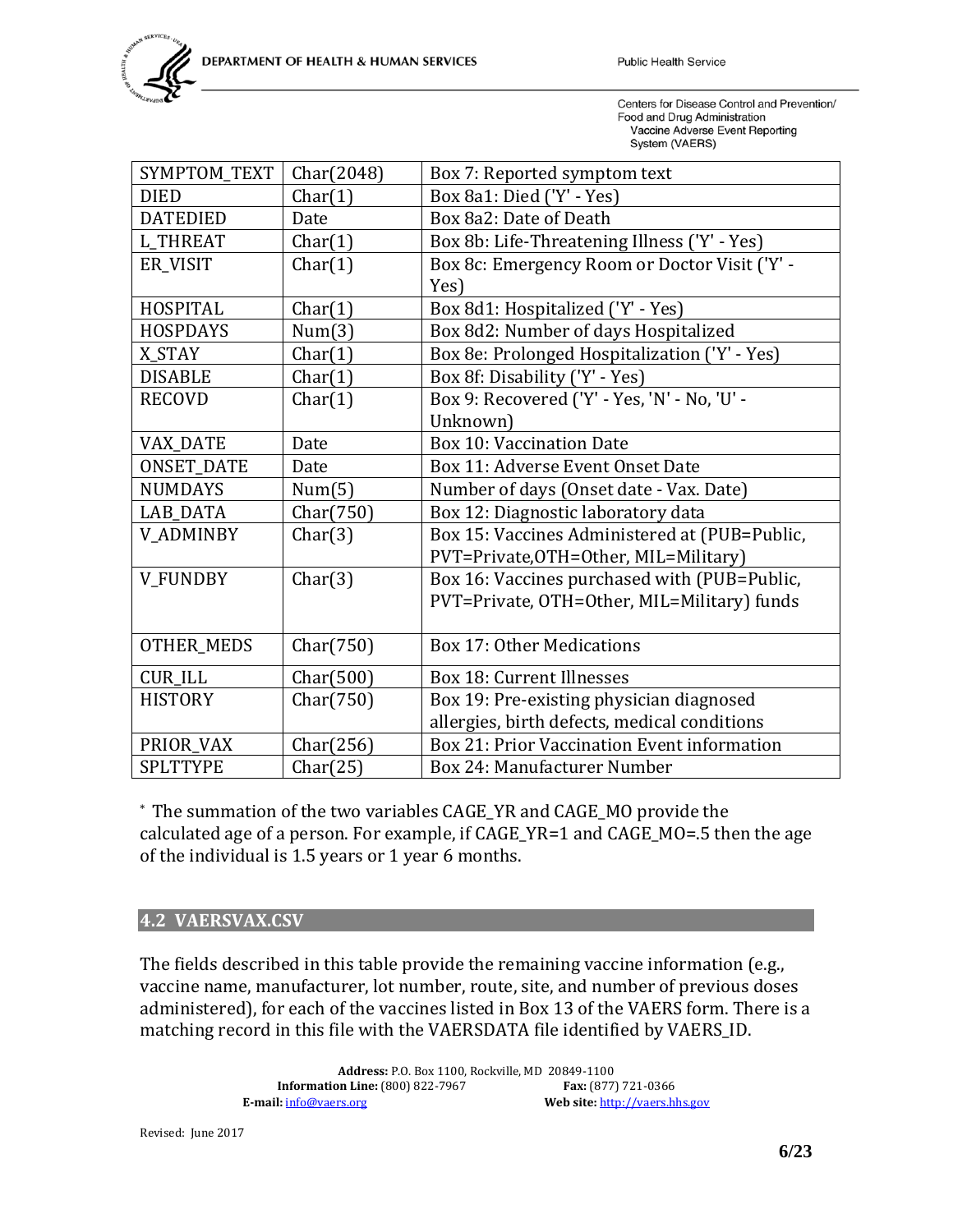| <b>Header</b>    | <b>Type</b> | <b>Description of Contents</b>        |
|------------------|-------------|---------------------------------------|
| <b>VAERS ID</b>  | Num(6)      | <b>VAERS Identification Number</b>    |
| <b>VAX TYPE</b>  | Char(15)    | <b>Administered Vaccine Type</b>      |
| <b>VAX MANU</b>  | Char(16)    | Vaccine Manufacturer                  |
| VAX LOT          | Char(15)    | Manufacturer's Vaccine Lot            |
| VAX DOSE         | Char(2)     | Number of previous doses administered |
| <b>VAX ROUTE</b> | Char(3)     | <b>Vaccination Route</b>              |
| VAX SITE         | Char(2)     | <b>Vaccination Site</b>               |
| <b>VAX NAME</b>  | Char(50)    | <b>Vaccination Name</b>               |

#### <span id="page-6-0"></span>**4.3 VAERSSYMPTOMS.CSV**

The fields described in this table provide the adverse event coded terms utilizing the MedDRA dictionary. Coders will search for specific terms in boxes 7 and 12 and code them to a searchable and consistent MedDRA term; note that terms are included in the .csv file in alphabetical order. There can be an unlimited amount of coded terms for a given event. Each row in the .csv will contain up to 5 MedDRA terms per VAERS ID; thus, there could be multiple rows per VAERS ID. For each of the VAERS\_ID's listed in the VAERSDATA.CSV table, there is a matching record in this file, identified by VAERS\_ID.

| <b>Header</b>   | <b>Type</b> | <b>Description of Contents</b>     |
|-----------------|-------------|------------------------------------|
| <b>VAERS_ID</b> | Num(6)      | <b>VAERS Identification Number</b> |
| SYMPTOM1        | Char(50)    | Adverse Event MedDRA Term 1        |
| SYMPTOMVERSION1 | Num(2.1)    | MedDRA dictionary version number 1 |
| SYMPTOM2        | Char(50)    | Adverse Event MedDRA Term 1        |
| SYMPTOMVERSION2 | Num(2.1)    | MedDRA dictionary version number 2 |
| SYMPTOM3        | Char(50)    | Adverse Event MedDRA Term 3        |
| SYMPTOMVERSION3 | Num(2.1)    | MedDRA dictionary version number 3 |
| SYMPTOM4        | Char(50)    | Adverse Event MedDRA Term 4        |
| SYMPTOMVERSION4 | Num(2.1)    | MedDRA dictionary version number 4 |
| SYMPTOM5        | Char(50)    | Adverse Event MedDRA Term 5        |
| SYMPTOMVERSION5 | Num(2.1)    | MedDRA dictionary version number 5 |

<span id="page-6-1"></span>**5. Definitions of Terms Used in Data Files**

The following definitions pertain to the fields found in the three separate data files.

**Address:** P.O. Box 1100, Rockville, MD 20849-1100 **Information Line:** (800) 822-7967<br>**E-mail:**  $\frac{info@vaers.org}{}$ Web site: [http://vaers.hhs.gov](http://vaers.hhs.gov/)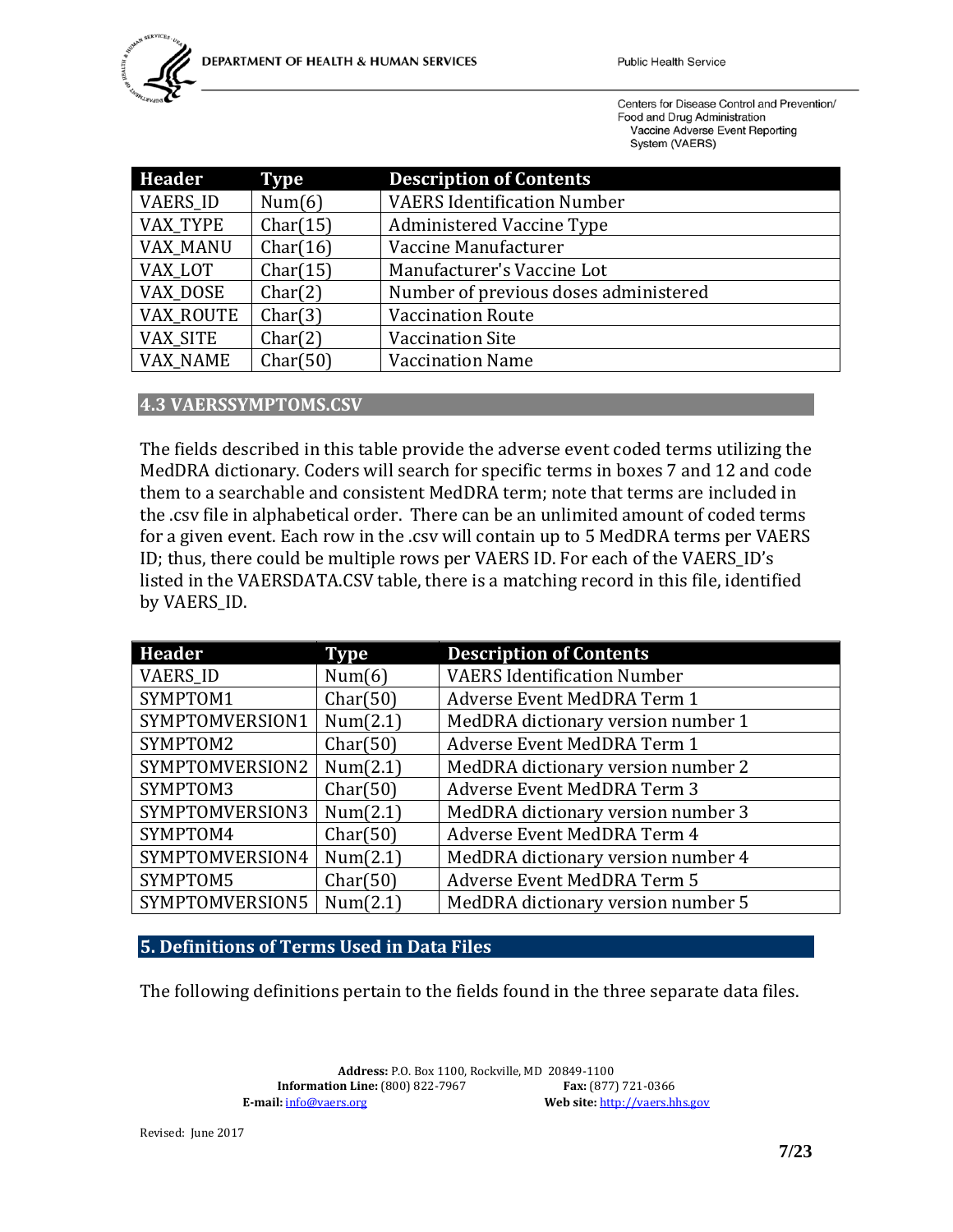

#### <span id="page-7-0"></span>**5.1 VAERSDATA.CSV**

The following definitions pertain to the fields found in the VAERSDATA.CSV file described in section 4.1 above.

**1) VAERS Identification Number (VAERS\_ID):** A sequentially assigned number used for identification purposes. It serves as a link between the three data files.

**2) Receive Date (RECVDATE):** The date the VAERS form information was received to our processing center.

**3) State (STATE):** The two-letter US Postal Service abbreviation for the home state of the vaccinee as noted in Box 1 on the VAERS form. Please note that all foreign reports are contained in a separate data file.

**4) Age in Years (AGE\_YRS):** The recorded vaccine recipient's age, in years, from Box 4 of the VAERS form.

**5) Age in Years (CAGE\_YR):** Age of patient in years calculated by (vax\_datebirthdate)

**6) Age in Months (CAGE\_MO):** Age of patient in months calculated by (vax\_datebirthdate). The values for this variable range from 0 to <1. It is only calculated for patients age 2 years or less. The summation of the two variables CAGE\_YR and CAGE MO provide the calculated age of a person. For example, if CAGE  $YR=1$  and CAGE\_MO=.5 then the age of the individual is 1.5 years or 1 year 6 months.

**7) Sex (SEX):** Sex of the vaccine recipient from Box 5 of the VAERS form (M = Male, F = Female, Unknown = Blank).

**8) Date Form Completed (RPT\_DATE):** Date the VAERS forms was completed by the reporter, from Box 6 on the VAERS form.

**9) Reported Symptom Text (SYMPTOM\_TEXT):** This is the symptom text recorded in Box 7. MedDRA Terms are derived from this text and placed in the VAERSSYMPTOMS file.

**10) Patient Outcomes:** The reporter's assessment of the vaccine recipient outcome is recorded in Box 8 on the VAERS form. Selections checked in Box 8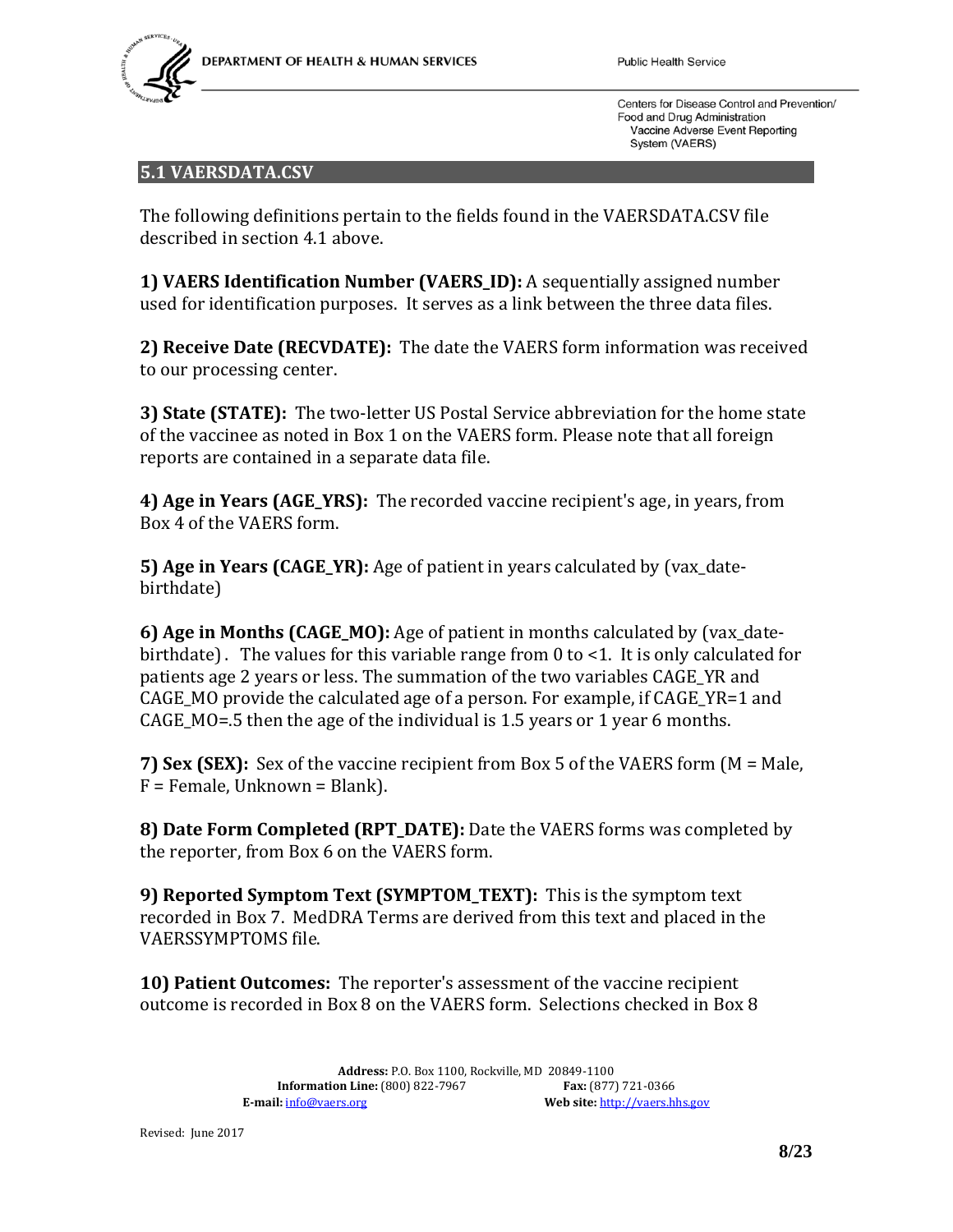

determine whether a report is considered to be a non-serious report, a serious report, or a death report.

- **Died (DIED):** If the vaccine recipient died, a "Y" is placed in Box 8a1. Otherwise the field will be blank
- **Date of Death: (DATEDIED):** If the reporter checked that the vaccine recipient died, there is space in Box 8a2 to record the date of death. Otherwise the field will be blank.
- **Life Threatening (L\_THREAT):** If the vaccine recipient had a lifethreatening event associated with the vaccination, a "Y" is placed in Box 8b. Otherwise the field will be blank
- **Emergency Room (ER\_VISIT):** If the vaccine recipient required an emergency room or doctor visit, a "Y" is placed in Box 8c. Otherwise the field will be blank. If this is the only Box 8 option checked, the report is not considered serious.
- **Hospitalized (HOSPITAL):** If the vaccine recipient was hospitalized as a result of the vaccination, a "Y" is placed in Box 8d1. Otherwise the field will be blank
- **Days Hospitalized (HOSPDAYS):** If the reporter checked that the vaccine recipient was hospitalized, space is provided in Box 8d2 to record the number of days hospitalized. Otherwise the field will be blank.
- **Prolonged Hospitalization (X STAY):** If a patient's hospitalization is prolonged as a result of the adverse event associated with the vaccination, a "Y" will be placed in Box 8e. Otherwise the field will be blank.
- **Disability (DISABLE):** If the vaccine recipient was disabled as a result of the vaccination, a "Y" is placed in Box 8f. Otherwise the field will be blank

**11) Recovered (RECOVD):** A "Y" is placed in the field if the reporter checked on Box 9 of the VAERS form that the vaccine recipient recovered from the adverse event. "N" indicated that the vaccine has not recovered from the adverse event. "U" or blank indicates that the vaccine recipient's recovery status is unknown.

**12) Vaccination Date (VAX DATE):** The date of vaccination as recorded in Box 10 of the VAERS form.

**13) Onset Date (ONSET\_DATE):** The date of the onset of adverse event symptoms associated with the vaccination as recorded in Box 11 of the VAERS form.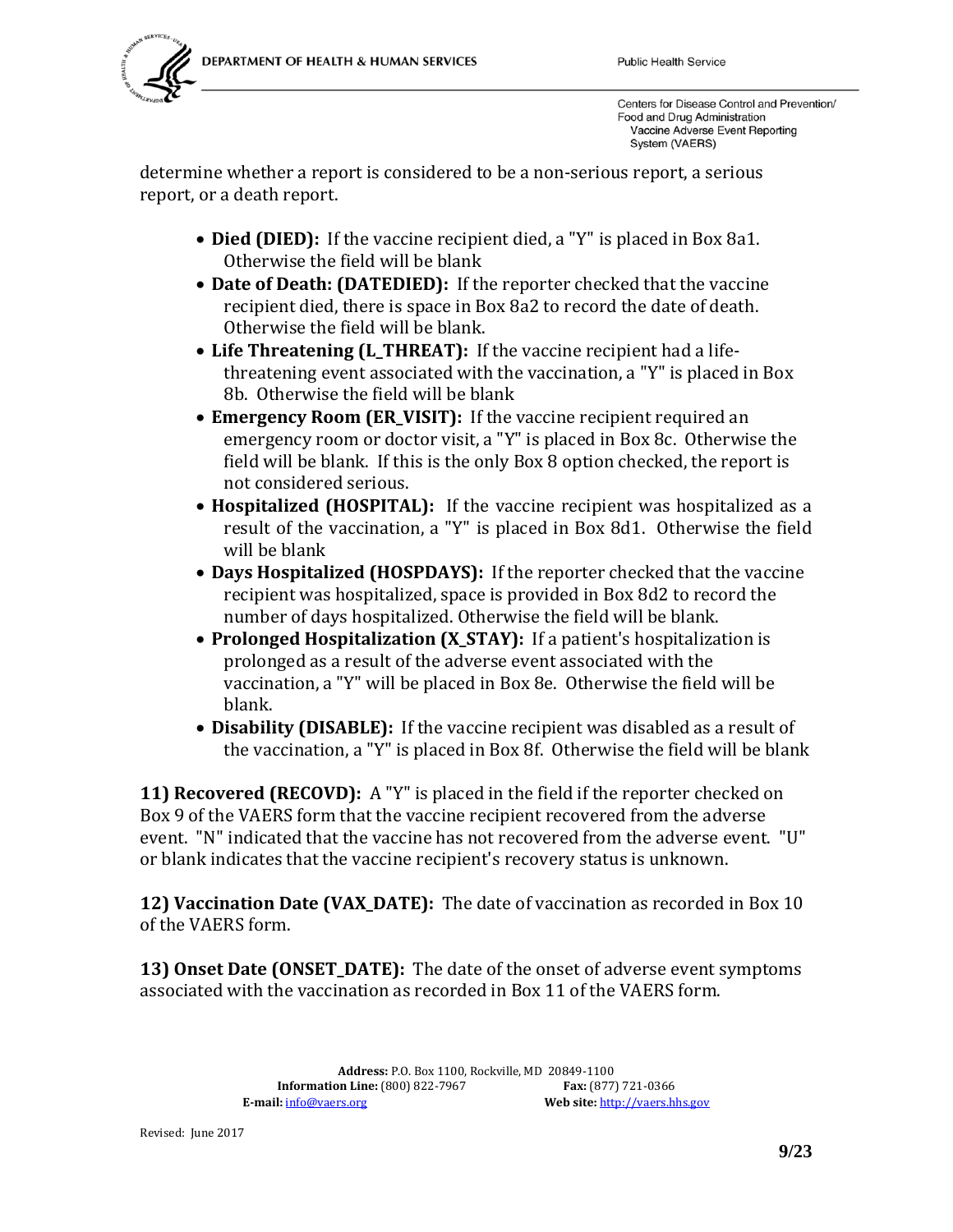

**14) Onset Interval (NUMDAYS):** The calculated interval (in days) from the vaccination date to the onset date.

**15) Relevant Diagnostic Tests/Laboratory Data (LAB\_DATA):** This text field contains narrative about any relevant diagnostic tests or laboratory results as recorded in Box 12 on the VAERS form.

**16) Vaccine Administered at (V\_ADMINBY):** The reporter may note in Box 15 the type of facility administering the vaccine (PUB=Public, PVT=Private, MIL=Military; OTH Other/unknown)

**17) Vaccine Purchased with (V\_FUNDBY):** The reporter may note in Box 16 on the VAERS form which type of funds were used to purchase the vaccines administered in Box 13 (PUB=Public, PVT=Private, MIL=Military; OTH Other/unknown).

**18) Other Medications (OTHER MEDS):** This text field contains narrative about any prescription or non-prescription drugs the vaccine recipient was taking at the time of vaccination as recorded in Box 17 of the VAERS form.

**19) Current Illnesses (CUR\_ILL):** This text field contains narrative about any illnesses at the time of the vaccination as noted in Box 18 of the VAERS form.

**20) Pre-existing Conditions (HISTORY):** This text field contains narrative about any pre-existing physician-diagnosed allergies, birth defects, medical condition that existed at the time of vaccination as noted in Box 19 of the VAERS form.

**21) Prior Vaccination Event Information (PRIOR\_VAX):** This field provides prior vaccination event information recorded in Box 21 on the VAERS form.

**22) Manufacturer Number (SPLTTYPE):** Manufacturer number or Immunization Project number from Box 24.

## <span id="page-9-0"></span>**5.2 VAERSVAX.CSV**

The following definitions pertain to the fields found in the VAERSVAX.CSV file described in section 4.2 above.

**1) VAERS Identification Number (VAERS\_ID):** A sequentially assigned number used for identification purposes. It serves as a link between the three data files.

> **Address:** P.O. Box 1100, Rockville, MD 20849-1100 **Information Line:** (800) 822-7967<br>**E-mail:**  $\frac{\text{info@vaers.org}}{}$ Web site: [http://vaers.hhs.gov](http://vaers.hhs.gov/)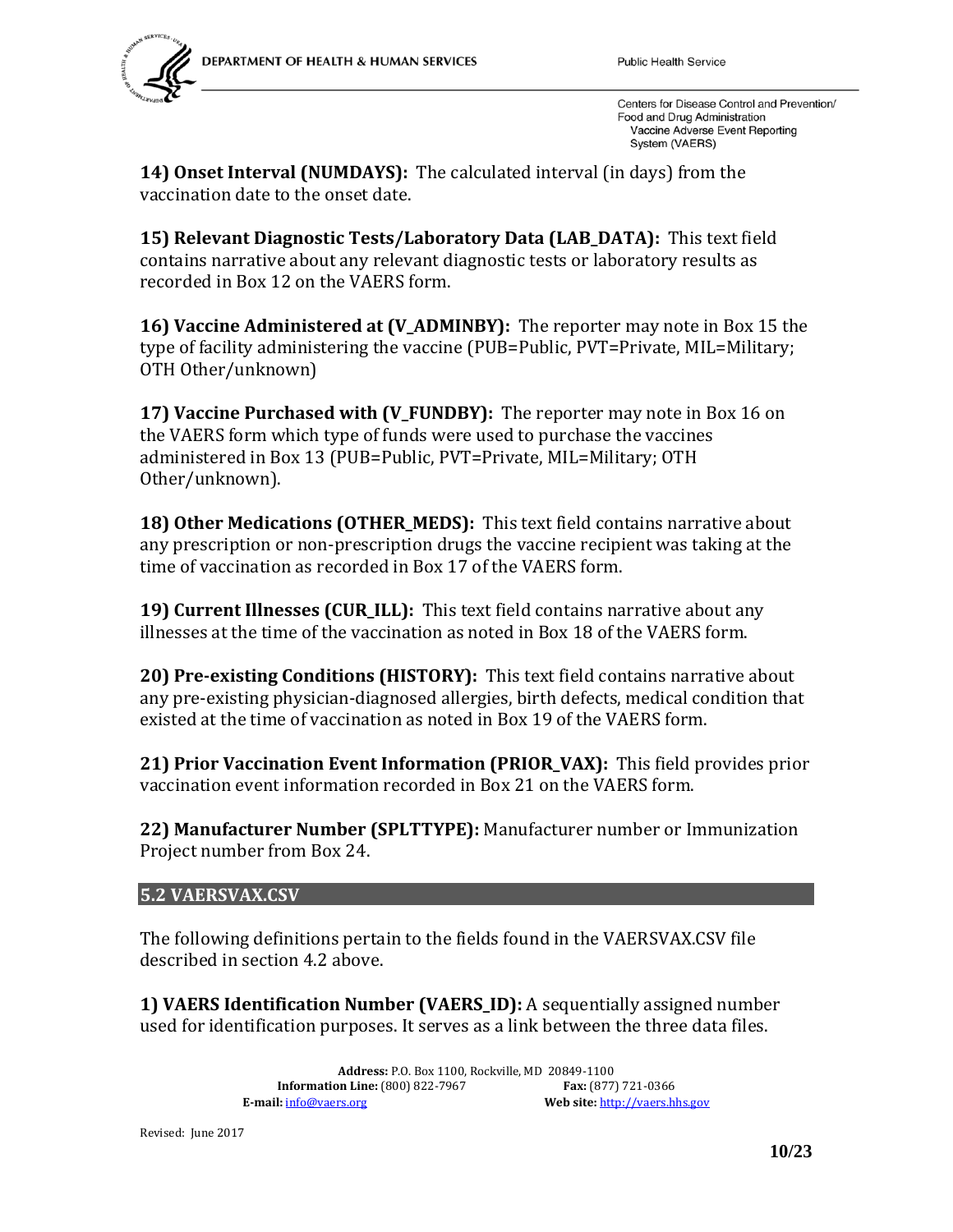

**2) Vaccine Type (VAX\_TYPE):** The data list the vaccines group name by code. Similar vaccines are grouped together (e.g., FLU, DTAP).

| <b>Vaccine Code</b> | <b>Vaccine Type</b>                                  |
|---------------------|------------------------------------------------------|
| 6VAX-F              | DIPHTHERIA AND TETANUS TOXOIDS AND ACELLULAR         |
|                     | PERTUSSIS ADSORBED + INACTIVATED POLIOVIRUS +        |
|                     | HEPATITIS B + HAEMOPHILUS B CONJUGATE VACCINE        |
| <b>ADEN</b>         | ADENOVIRUS VACCINE LIVE ORAL TYPE 7                  |
| <b>ADEN4&amp;7</b>  | ADENOVIRUS TYPE 4 & 7 VACCINE, LIVE ORAL             |
| <b>ANTH</b>         | <b>ANTHRAX VACCINE</b>                               |
| <b>BCG</b>          | <b>BACILLUS CALMETTE-GUERIN VACCINE</b>              |
| <b>CEE</b>          | <b>FSME-IMMUN</b>                                    |
| <b>CHOL</b>         | <b>CHOLERA VACCINE</b>                               |
| <b>DPIPV</b>        | DIPHTHERIA, PERTUSSIS + INACTIVATED POLIO VIRUS      |
| <b>DPP</b>          | DIPHTHERIA/PERTUSSIS/POLIO (ORAL [LIVE OR            |
|                     | <b>INACTIVATED NOT NOTED])</b>                       |
| <b>DT</b>           | DIPHTHERIA AND TETANUS TOXOIDS, PEDIATRIC            |
| <b>DTAP</b>         | DIPHTHERIA AND TETANUS TOXOIDS AND ACELLULAR         |
|                     | PERTUSSIS VACCINE                                    |
| <b>DTAPH</b>        | DIPHTHERIA AND TETANUS TOXOIDS AND ACELLULAR         |
|                     | PERTUSSIS VACCINE + HAEMOPHILUS B CONJUGATE VACCINE  |
| <b>DTAPHEPBIP</b>   | DIPHTHERIA AND TETANUS TOXOIDS AND ACELLULAR         |
|                     | PERTUSSIS VACCINE + HEPATITIS B + INACTIVATED        |
|                     | POLIOVIRUS VACCINE                                   |
| <b>DTAPIPV</b>      | DIPHTHERIA AND TETANUS TOXOIDS AND ACELLULAR         |
|                     | PERTUSSIS VACCINE + INACTIVATED POLIOVIRUS VACCINE   |
| <b>DTAPIPVHIB</b>   | DIPHTHERIA AND TETANUS TOXOIDS AND ACELLULAR         |
|                     | PERTUSSIS VACCINE + INACTIVATED POLIOVIRUS VACCINE + |
|                     | HAEMOPHILUS B CONJUGATE VACCINE                      |
| <b>DTIPV</b>        | DIPHTHERIA AND TETANUS TOXOIDS, PEDIATRIC +          |
|                     | <b>INACTIVATED POLIOVIRUS VACCINE</b>                |
| <b>DTOX</b>         | DIPHTHERIA TOXOID                                    |
| <b>DTP</b>          | DIPHTHERIA AND TETANUS TOXOIDS AND PERTUSSIS         |
|                     | <b>VACCINE</b>                                       |
| <b>DTPHEP</b>       | DIPHTHERIA, TETANUS, PERTUSSIS + HEPATITIS B         |
| <b>DTPHIB</b>       | DIPHTHERIA AND TETANUS TOXOIDS AND PERTUSSIS         |
|                     | VACCINE + HAEMOPHILUS B CONJUGATE VACCINE            |
| <b>DTPPHIB</b>      | DIPHTHERIA AND TETANUS TOXOIDS AND PERTUSSIS         |

Address: P.O. Box 1100, Rockville, MD 20849-1100<br>on Line: (800) 822-7967 **Fax:** (877) 721-0366 **Information Line:** (800) 822-7967<br>**E-mail:**  $\frac{info@vaers.org}{}$ Web site: [http://vaers.hhs.gov](http://vaers.hhs.gov/)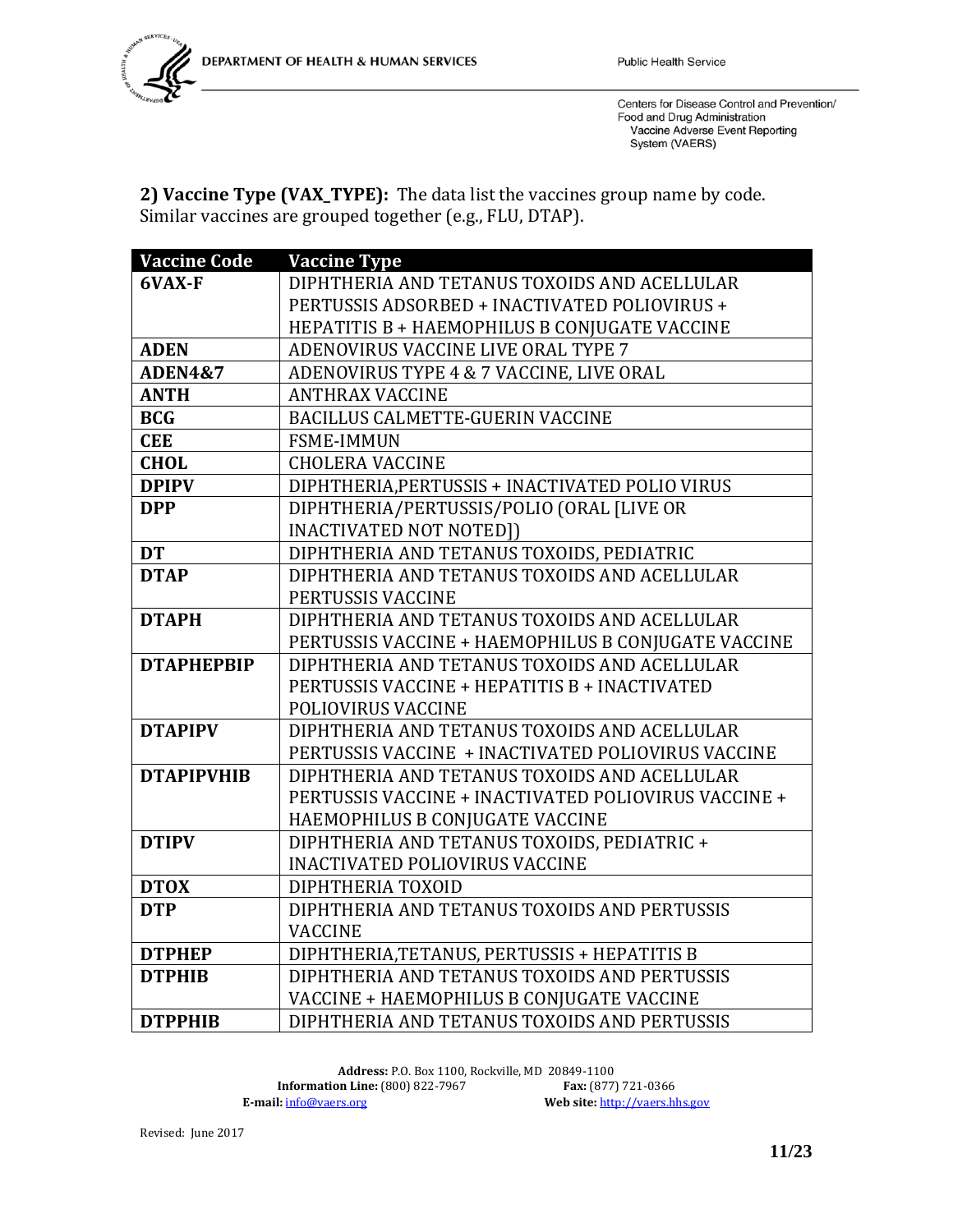|                  | VACCINE + INACTIVATED POLIOVIRUS VACCINE +           |
|------------------|------------------------------------------------------|
|                  | HAEMOPHILUS B CONJUGATE VACCINE (TETANUS TOXOID      |
|                  | CONJUGATE)                                           |
| <b>DTPIHI</b>    | DIPHTHERIA/TETANUS/WHOLE PERTUSSIS+INACTIVATED       |
|                  | POLIO VIRUS+HAEMOPHILUS INFLUENZA B                  |
| <b>DTPIPV</b>    | DIPHTHERIA AND TETANUS TOXOIDS AND PERTUSSIS         |
|                  | VACCINE + INACTIVATED POLIOVIRUS VACCINE             |
| FLU3             | INFLUENZA VIRUS VACCINE, TRIVALENT                   |
| FLU4             | INFLUENZA VIRUS VACCINE, QUADRIVALENT                |
| <b>FLUA3</b>     | INFLUENZA VIRUS VACCINE, TRIVALENT, ADJUVANT         |
| FLUC3            | INFLUENZA VIRUS VACCINE, TRIVALENT, CELL-CULTURE-    |
|                  | <b>DERIVED</b>                                       |
| FLUC4            | INFLUENZA VIRUS VACCINE, QUADRIVALENT, CELL-CULTURE- |
|                  | <b>DERIVED</b>                                       |
| FLU(H1N1)        | INFLUENZA(H1N1)MONOVALENT                            |
| FLUN3            | INFLUENZA VIRUS VACCINE (NASAL SPRAY)                |
| FLUN4            | INFLUENZA VIRUS VACCINE QUADRIVALENT (NASAL SPRAY)   |
| FLUN(H1N1)       | INFLUENZA(H1N1)MONOVALENT (NASAL SPRAY)              |
| <b>FLUR3</b>     | INFLUENZA VIRUS VACCINE, TRIVALENT, RECOMBINANT      |
| FLUR4            | INFLUENZA VIRUS VACCINE, QUADRIVALENT, RECOMBINANT   |
| <b>FLUX</b>      | INFLUENZA VIRUS VACCINE (NO BRAND NAME)              |
| FLUX (H1N1)      | INFLUENZA(H1N1)MONOVALENT, UNKNOWN                   |
|                  | <b>MANUFACTURER</b>                                  |
| <b>HBHEPB</b>    | HAEMOPHILUS B CONGUGATE VACCINE + HEPATITIS B        |
| <b>HBPV</b>      | HAEMOPHILUS B POLYSACCHARIDE VACCINE                 |
| <b>HEP</b>       | HEPATITIS B VIRUS VACCINE                            |
| <b>HEPA</b>      | <b>HEPATITIS A</b>                                   |
| <b>HEPAB</b>     | HEPATITIS A + HEPATITIS B                            |
| <b>HEPATYP</b>   | INACTIVATED HEPATITIS A + TYPHOID POLYSACCHARIDE     |
|                  | <b>VACCINE ADSORBED</b>                              |
| <b>HIBV</b>      | HAEMOPHILUS B CONJUGATE VACCINE                      |
| <b>HPVX</b>      | HUMAN PAPILLOMAVIRUS (NO BRAND NAME)                 |
| HPV <sub>2</sub> | HUMAN PAPILLOMAVIRUS 2-VALENT                        |
| HPV4             | HUMAN PAPILLOMAVIRUS 4-VALENT                        |
| HPV9             | HUMAN PAPILLOMA VIRUS 9-VALENT                       |
| <b>H5N1</b>      | PANDEMIC FLU VACCINE                                 |
| <b>IPV</b>       | POLIOVIRUS VACCINE INACTIVATED                       |
| <b>IEV</b>       | JAPANESE ENCEPHALITIS VIRUS VACCINE, INACTIVATED     |
| <b>JEVX</b>      | JAPANESE ENCEPHALITIS VIRUS VACCINE (NO BRAND NAME)  |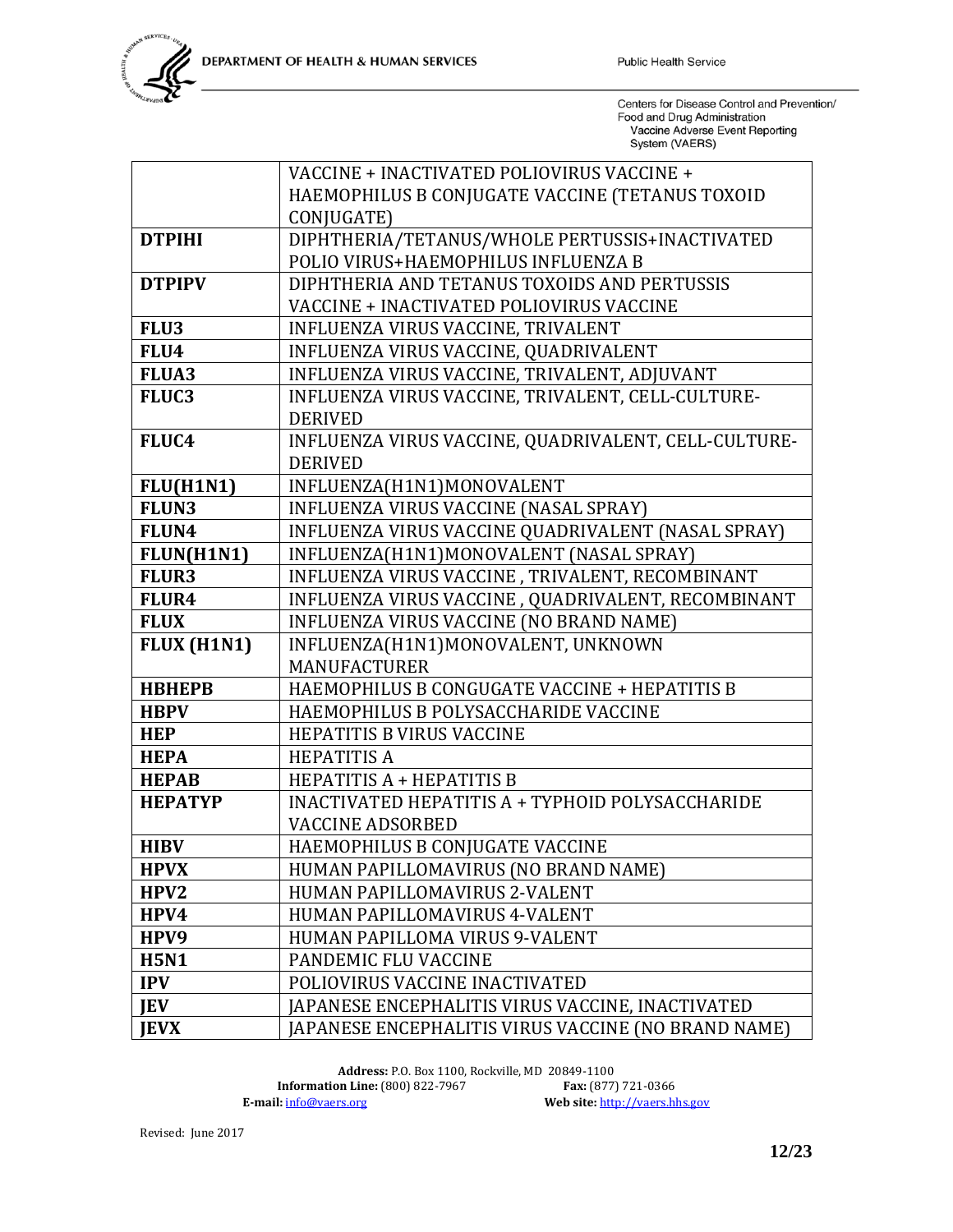| JEV1           | JAPANESE ENCEPHALITIS VIRUS VACCINE, INACTIVATED,   |
|----------------|-----------------------------------------------------|
|                | <b>ADSORBED</b>                                     |
| <b>LYME</b>    | LYME DISEASE VACCINE                                |
| <b>MEA</b>     | <b>MEASLES</b>                                      |
| <b>MEN</b>     | MENINGOCOCCAL POLYSACCHARIDE VACCINE                |
| <b>MENB</b>    | MENINGOCOCCAL GROUP B VACCINE, rDNA ABSORBED        |
| <b>MENHIB</b>  | MENIGOCOCCAL CONJUGATE + HIB                        |
| <b>MER</b>     | MEASLES AND RUBELLA VIRUS VACCINE, LIVE             |
| <b>MM</b>      | MEASLES AND MUMPS VIRUS VACCINE, LIVE               |
| <b>MMR</b>     | MEASLES, MUMPS AND RUBELLA VIRUS VACCINE, LIVE      |
| <b>MMRV</b>    | MEASLES, MUMPS, ROUBELLA AND VARICELLA VACCINE LIVE |
| <b>MNC</b>     | MENINGOCOCCAL CONJUGATE VACCINE                     |
| <b>MNQ</b>     | MENINGOCOCCAL CONJUGATE VACCINE                     |
| <b>MNQHIB</b>  | MENINGOCOCCAL GROUPS C AND Y + HAEMOPHILUS B        |
|                | TETANUS TOXOID CONJUGATE VACCINE                    |
| <b>MU</b>      | MUMPS VIRUS VACCINE, LIVE                           |
| <b>MUR</b>     | MUMPS AND RUBELLA VIRUS VACCINE, LIVE               |
| <b>OPV</b>     | POLIOVIRUS VACCINE TRIVALENT, LIVE, ORAL            |
| <b>PER</b>     | PERTUSSIS VACCINE                                   |
| <b>PLAGUE</b>  | <b>PLAGUE VACCINE</b>                               |
| <b>PNC</b>     | PNEUMOCOCCAL 7-VALENT CONJUGATE VACCINE             |
| <b>PNC10</b>   | PNEUMOCOCCAL 10-VALENT CONJUGATE VACCINE            |
| <b>PNC13</b>   | PNEUMOCOCCAL 13-VALENT CONJUGATE VACCINE            |
| <b>PPV</b>     | PNEUMOCOCCAL VACCINE, POLYVALENT                    |
| <b>RAB</b>     | <b>RABIES VIRUS VACCINE</b>                         |
| <b>RUB</b>     | <b>RUBELLA</b>                                      |
| $\bf{RV}$      | ROTAVIRUS VACCINE, LIVE, ORAL, TETRAVALENT          |
| <b>RVX</b>     | ROTAVIRUS (NO BRAND NAME)                           |
| RV1            | ROTAVIRUS VACCINE, LIVE, ORAL                       |
| RV5            | ROTAVIRUS VACCINE, LIVE, ORAL, PENTAVALENT          |
| <b>SMALL</b>   | <b>SMALLPOX VACCINE</b>                             |
| <b>SSEV</b>    | SPRING/SUMMER ENCEPHALITIS VACCINE                  |
| <b>TBE</b>     | TICK-BORNE ENCEPHALITIS VACCINE                     |
| TD             | TETANUS AND DIPHTHERIA TOXOIDS, ADULT               |
| <b>TDAP</b>    | TETANUS TOXOID, REDUCED DIPHTHERIA TOXOID AND       |
|                | ACELLULAR PERTUSSIS VACCINE, ADSORBED               |
| <b>TDAPIPV</b> | TETANUS TOXOID, REDUCED DIPHTHERIA TOXOID AND       |
|                | ACELLULAR PERTUSSIS VACCINE, ADSORBED + POLIOVIRUS  |
|                | <b>VACCINE INACTIVATED</b>                          |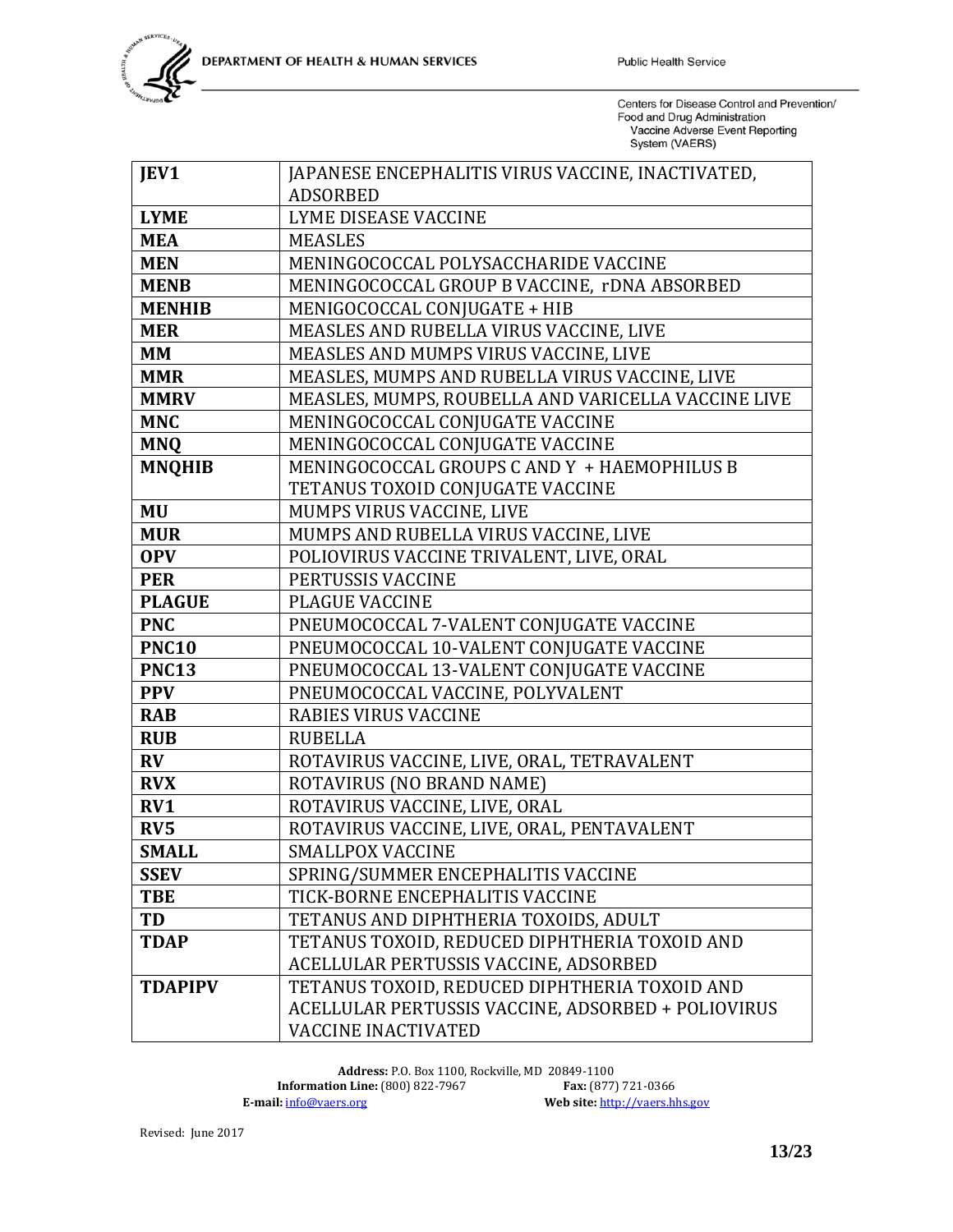

| <b>TTOX</b>   | <b>TETANUS TOXOID</b>        |
|---------------|------------------------------|
| <b>TYP</b>    | <b>TYPHOID VACCINE</b>       |
| <b>UNK</b>    | UNKNOWN VACCINE TYPE         |
| <b>VARCEL</b> | VARIVAX-VARICELLA VIRUS LIVE |
| <b>VARZOS</b> | VARICELLA-ZOSTER VACCINE     |
| YF            | YELLOW FEVER VACCINE         |

**3) Vaccine Manufacturer (VAX\_MANU):** This field identifies the manufacturer of the each of the vaccines listed Box 13 of the VAERS form.

**4) Manufacturers Vaccine Lot (VAX\_LOT):** This field identified the lot number of the vaccines listed in Box 13 of the VAERS form.

**5) Vaccine Dose (VAX\_DOSE):** This field identifies the vaccine dose recorded in Box 13 of the VAERS form.

**6) Vaccination Route (VAX\_ROUTE):** This field identifies the vaccine route of administration as noted in Box 13 of the VAERS form.

| Abbreviation   | Route                                      |
|----------------|--------------------------------------------|
| <b>UN</b>      | Unknown                                    |
| ID             | Intradermal                                |
| IM             | Intramuscular                              |
| SC/SQ          | Subcutaneous                               |
| IN             | Intranasal                                 |
| P <sub>O</sub> | Per Oral                                   |
| <b>SYR</b>     | Needle and syringe (not specified further) |
| <b>JET</b>     | Needle free jet injector device            |
| 0T             | <b>Other</b>                               |

**7) Vaccination Site (VAX\_SITE):** This field identified the anatomic site where the vaccination was administered as noted on Box 13 of the VAERS form.

**8) Vaccine Name (VAX\_NAME):** This field provides the brand name of the vaccine administered in Box 13 of the VAERS form.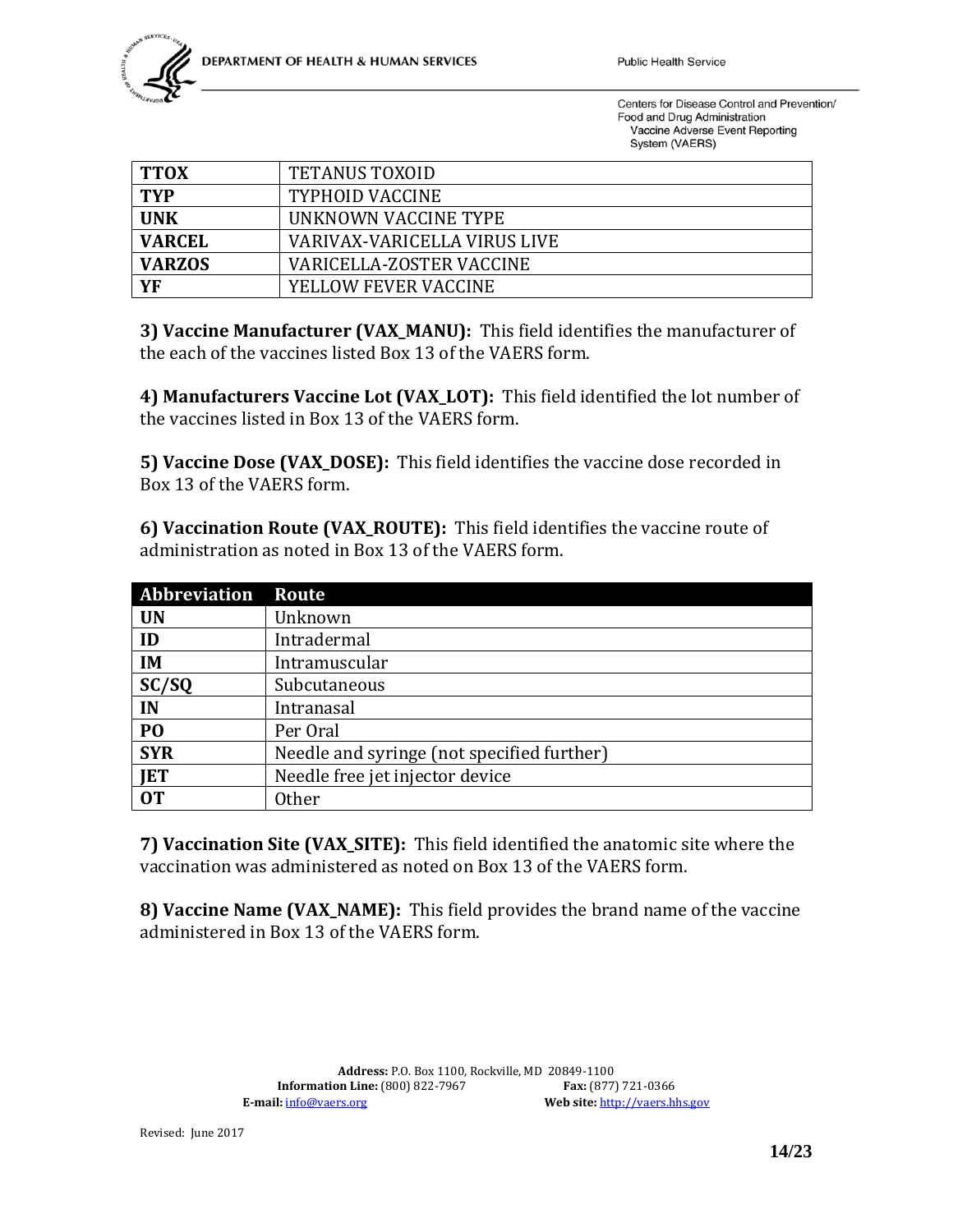

#### <span id="page-14-0"></span>**5.3 VAERSSYMPTOMS.CSV**

The following definitions pertain to the fields found in the VAERSSYMPTOMS.CSV file described in section 4.3 above.

**1) VAERS Identification Number (VAERS\_ID):** A sequentially assigned number used for identification purposes. It serves as a link between the three data files.

**2) MedDRA Term (SYMPTOM1-5):** The data in these fields are equivalent to the PT TERM from the MedDRA codebook. MedDRA terms are extracted from Box 7 and Box 12 narrative text. Duplicates may appear in data and terms are listed in alphabetical order. In case a report has more than 5 terms multiple rows with 5 terms each will be listed for that VAERS ID.

**3) MedDRA Term Version (SYMPTOMVERSION1-5):** Version of MedDRA dictionary from which the MedDRA term was first created.

#### <span id="page-14-1"></span>**6. List of Commonly Used Abbreviations**

| <b>Abbreviation</b> | <b>Explanation</b>                              |
|---------------------|-------------------------------------------------|
| a/                  | <b>Before</b>                                   |
| abd                 | Abdomen                                         |
| abn                 | abnormal (i.e., abn behavior, abn lab values)   |
| addl                | Additional                                      |
| adm.                | admitted, admission                             |
| <b>ADR</b>          | adverse drug reaction                           |
| ADL                 | activities of daily living                      |
| AE                  | <b>Adverse Event</b>                            |
| afeb                | Afebrile                                        |
| AKA                 | also known as                                   |
| alk phos            | alkaline phosphatase                            |
| allerg              | allergy, allergic                               |
| <b>ALT</b>          | serum glutamic pyruvic transaminase (also SGPT) |
| AMA                 | <b>American Medical Association</b>             |
| amb                 | ambulance, ambulate                             |
| amt                 | Amount                                          |

The following abbreviations are commonly used in the VAERSDATA.CSV file.

**Address:** P.O. Box 1100, Rockville, MD 20849-1100 **Information Line:** (800) 822-7967<br>**E-mail:**  $\frac{info@vaers.org}{}$ Web site: [http://vaers.hhs.gov](http://vaers.hhs.gov/)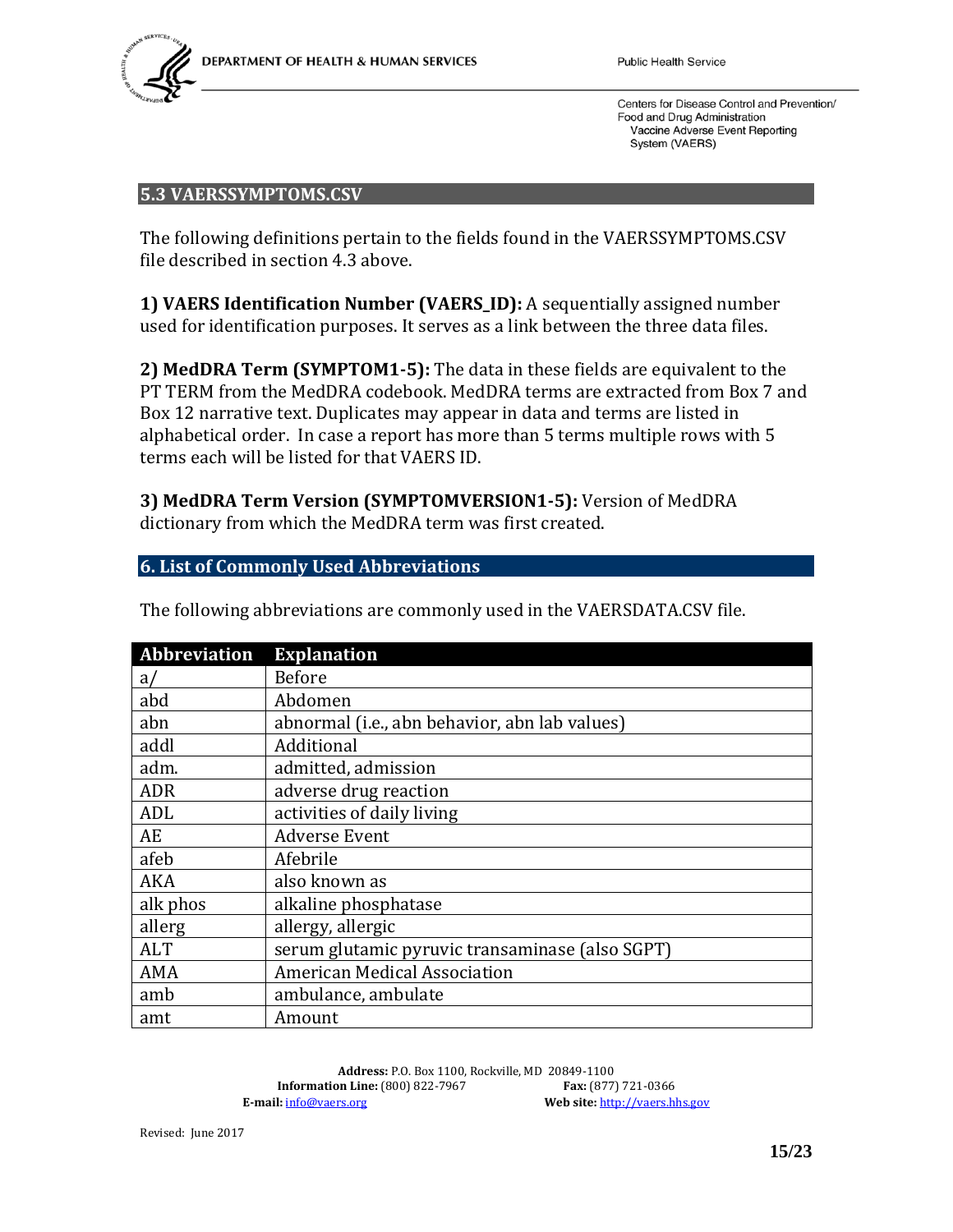| <b>ANA</b>        | antinuclear antibody                                |
|-------------------|-----------------------------------------------------|
| <b>ANAM</b>       | acute motor axonal neuropathy                       |
| APAP              | Acetaminophen                                       |
| approx            | Approximately                                       |
| appt              | Appointment                                         |
| <b>ASA</b>        | Aspirin                                             |
| assoc             | Associated                                          |
| <b>AST</b>        | serum glutamic oxaloacetic transaminase (also SGOT) |
| <b>ATB</b>        | Antibiotics                                         |
| ax                | axillary (temperature)                              |
| baso              | <b>Basophils</b>                                    |
| <b>BC</b>         | blood culture                                       |
| <b>BID</b>        | twice daily                                         |
| bilat             | <b>Bilateral</b>                                    |
| bili              | Bilirubin                                           |
| bm                | bowel movement                                      |
| <b>BOM</b>        | bilateral otitis media                              |
| <b>BP</b>         | blood pressure                                      |
| <b>BPM</b> or bpm | beats per minute                                    |
| BPM or bpm        | beats per minute                                    |
| <b>Bx</b>         | biopsy, biopsies, biopsied                          |
| Ca                | calcium                                             |
| CA                | cancer                                              |
| CBC               | complete blood count                                |
| cc                | chief complaint                                     |
| CDC               | <b>Centers for Disease Control and Prevention</b>   |
| <b>CHD</b>        | congenital heart disease                            |
| <b>CHF</b>        | congestive heart failure                            |
| <b>CHN</b>        | community health nurse                              |
| chr               | chronic                                             |
| $\rm cm$          | centimeter                                          |
| <b>CNS</b>        | central nervous system                              |
| c/o               | complained of                                       |
| <b>COD</b>        | cause of death                                      |
| cont              | continued                                           |
| convuls           | convulsion                                          |
| COPD              | chronic obstructive pulmonary disease               |
| <b>CPK</b>        | creatinine phosphokinase                            |
| <b>CPR</b>        | cardiopulmonary resuscitation                       |

Address: P.O. Box 1100, Rockville, MD 20849-1100<br>on Line: (800) 822-7967<br>**Fax:** (877) 721-0366 **Information Line:** (800) 822-7967<br>**E-mail:**  $\frac{\text{info@vaers.org}}{}$ Web site: [http://vaers.hhs.gov](http://vaers.hhs.gov/)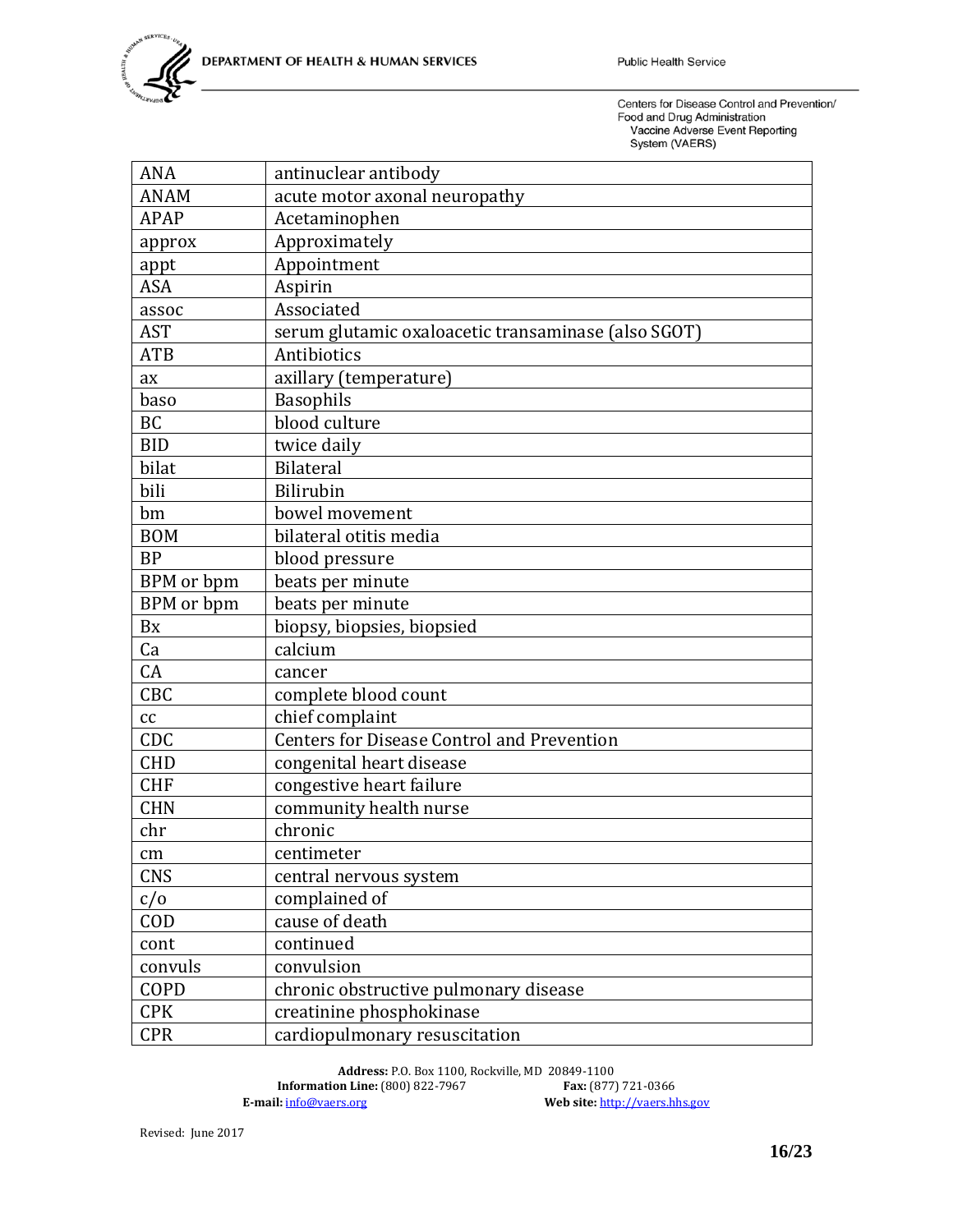| C&S            | culture & sensitivity                          |
|----------------|------------------------------------------------|
| <b>CSF</b>     | cerebrospinal fluid                            |
| CT/CAT         | computerized axial tomography (i.e., CAT scan) |
| ctr            | center                                         |
| <b>CXR</b>     | chest X-ray                                    |
| D              | diarrhea                                       |
| d/c            | discontinued                                   |
| dec            | decreased, diminished                          |
| delt           | deltoid                                        |
| devel          | developed                                      |
| diam           | diameter                                       |
| diff           | differential blood count                       |
| disch          | discharge                                      |
| D <sub>0</sub> | Doctor of Osteopathy                           |
| <b>DPH</b>     | diphenhydramine (Benadryl)                     |
| <b>DT</b>      | diphtheria tetanus                             |
| <b>DTox</b>    | diphtheria toxoid                              |
| dtr            | deep tendon reflexes                           |
| Dx             | diagnosis                                      |
| ECG/EKG        | electrocardiogram                              |
| <b>EEG</b>     | electroencephalogram                           |
| elev           | elevate or elevated                            |
| <b>EMT</b>     | emergency medical technician                   |
| eos            | eosinophils                                    |
| epi            | epinephrine                                    |
| ER             | emergency room                                 |
| esp            | especially                                     |
| <b>ESR</b>     | erythrocyte sedimentation rate                 |
| eval           | evaluation                                     |
| exam           | examination                                    |
| exp            | experienced                                    |
| fam            | family                                         |
| <b>FDA</b>     | Food and Drug Administration                   |
| feb            | febrile                                        |
| <b>FH</b>      | family history                                 |
| fr             | from                                           |
| <b>FTR</b>     | father                                         |
| f/u            | follow up                                      |
| $f_{\rm X}$    | fracture                                       |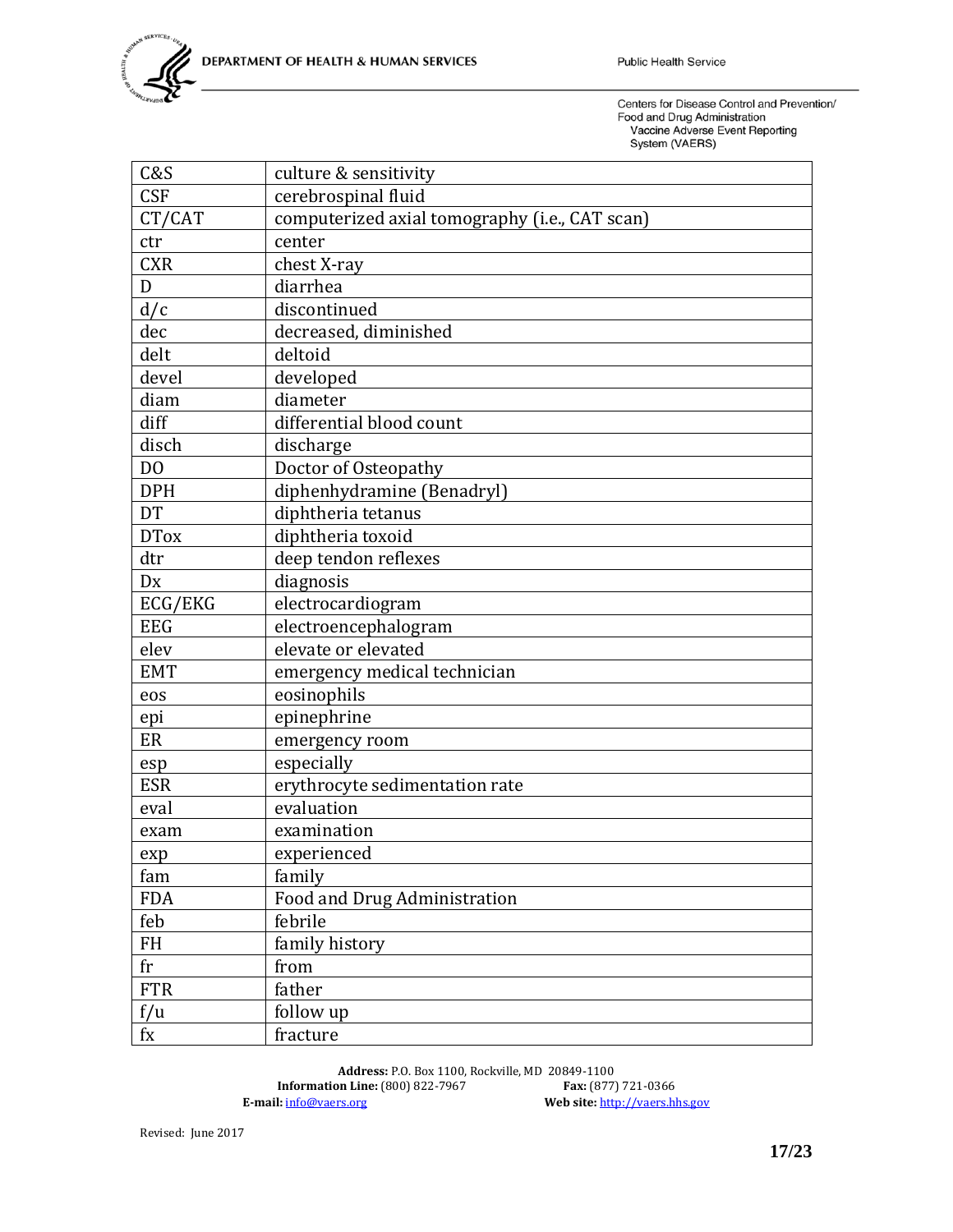| <b>GBS</b>   | Guillain Barre Syndrome                 |
|--------------|-----------------------------------------|
| gen          | general                                 |
| GI           | gastrointestinal                        |
| gm           | gram                                    |
| GR-FR        | grandfather                             |
| GR-MO        | grandmother                             |
| gtt          | drop(s)                                 |
| h/a          | headache                                |
| <b>HBP</b>   | high blood pressure                     |
| hct          | hematocrit                              |
| <b>HEENT</b> | head, eyes, ears, nose, and throat      |
| hep          | hepatitis                               |
| hgb          | hemoglobin                              |
| hlth         | health                                  |
| <b>HLV</b>   | herpes-like virus                       |
| h/o          | history of                              |
| hosp         | hospital                                |
| hr           | hour, hours                             |
| <b>HTN</b>   | hypertension                            |
| husb         | husband                                 |
| hx           | history                                 |
| ICU          | intensive care unit                     |
| ID           | identification, identified, intradermal |
| Ig           | immunoglobulin                          |
| IgG          | immunoglobulin G                        |
| IM           | intramuscular                           |
| immed        | immediately                             |
| immun        | immunization                            |
| imp          | improved                                |
| IN           | intranasal                              |
| inc          | increase                                |
| inflam.      | inflammation                            |
| infect       | infection                               |
| <b>IPV</b>   | injection                               |
| intermit     | intermittent                            |
| <b>IPV</b>   | inactivated poliovirus vaccine          |
| <b>ITP</b>   | idiopathic thrombocytopenic purpura.    |
| IV           | intravenous                             |
| <b>IET</b>   | needle free jet injector device         |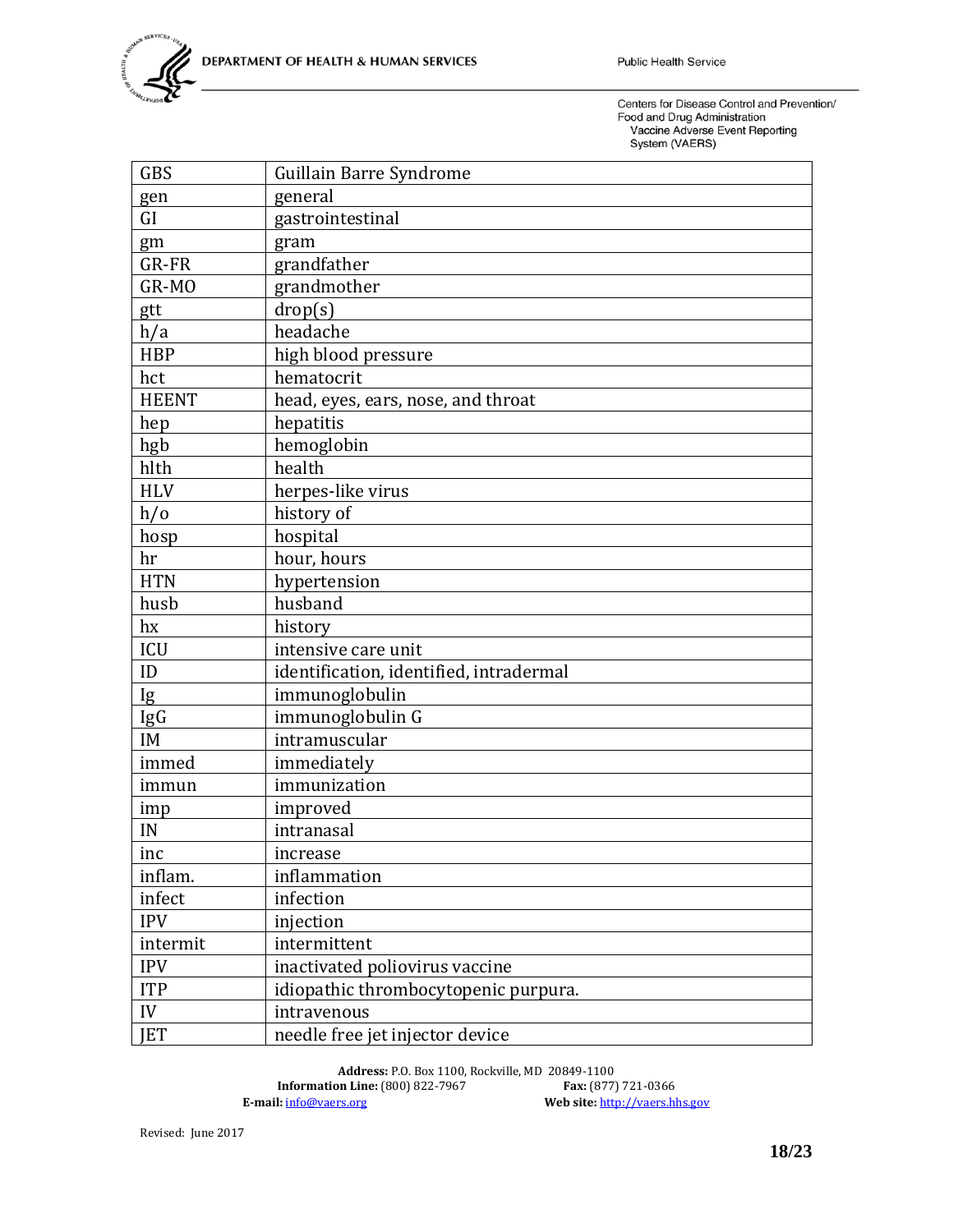| K              | potassium                                                       |
|----------------|-----------------------------------------------------------------|
| kg             | kilogram                                                        |
|                | left or liter                                                   |
| lab            | laboratory                                                      |
| l <sub>b</sub> | pound, pounds                                                   |
| LDH            | lactic dehydrogenase                                            |
| <b>LMP</b>     | last menstrual period                                           |
| <b>LOC</b>     | level of consciousness or loss of consciousness                 |
| LP             | lumbar puncture                                                 |
| LPN/LVN        | Licensed practical or vocational nurse                          |
| lt             | left                                                            |
| <b>LT</b>      | Left Thigh                                                      |
| <b>LUA</b>     | left upper arm                                                  |
| lymphs         | lymphocytes                                                     |
| lytes          | electrolytes (Na, K, Cl, etc)                                   |
| mbr            | member (of family)                                              |
| mcg            | microgram                                                       |
| <b>MD</b>      | doctor, medical doctor                                          |
| med(s)         | medication(s)                                                   |
| men            | meningitis                                                      |
| <b>MFR</b>     | manufacturer                                                    |
| mg             | milligram                                                       |
| mgm            | alternative abbreviation for milligram                          |
| min(s)         | minute(s)                                                       |
| ml             | milliliter                                                      |
| mm             | millimeter                                                      |
| <b>MMR</b>     | measles, mumps, rubella vaccine (or individual components of M, |
|                | $M$ , or $R$ )                                                  |
| <b>MN</b>      | midnight                                                        |
| mod            | moderate                                                        |
| mon            | month, months                                                   |
| mono           | monocytes, mononucleosis                                        |
| <b>MTR</b>     | mother                                                          |
| n/a            | not applicable, not available                                   |
| neg            | negative                                                        |
| neuro          | neurologic                                                      |
| <b>NKA</b>     | no known allergies                                              |
| <b>NKDA</b>    | no known drug allergies                                         |
| nl             | normal                                                          |

**Address:** P.O. Box 1100, Rockville, MD 20849-1100 **Information Line:** (800) 822-7967<br>**E-mail:**  $\frac{\text{info@vaers.org}}{}$ **Example 18**<br>**Example 31**<br>**Example 31**<br>**Example 31**<br>**Example 31**<br>**Example 32**<br>**Example 32**<br>**Example 32**<br>**Example 32**<br>**Example 32**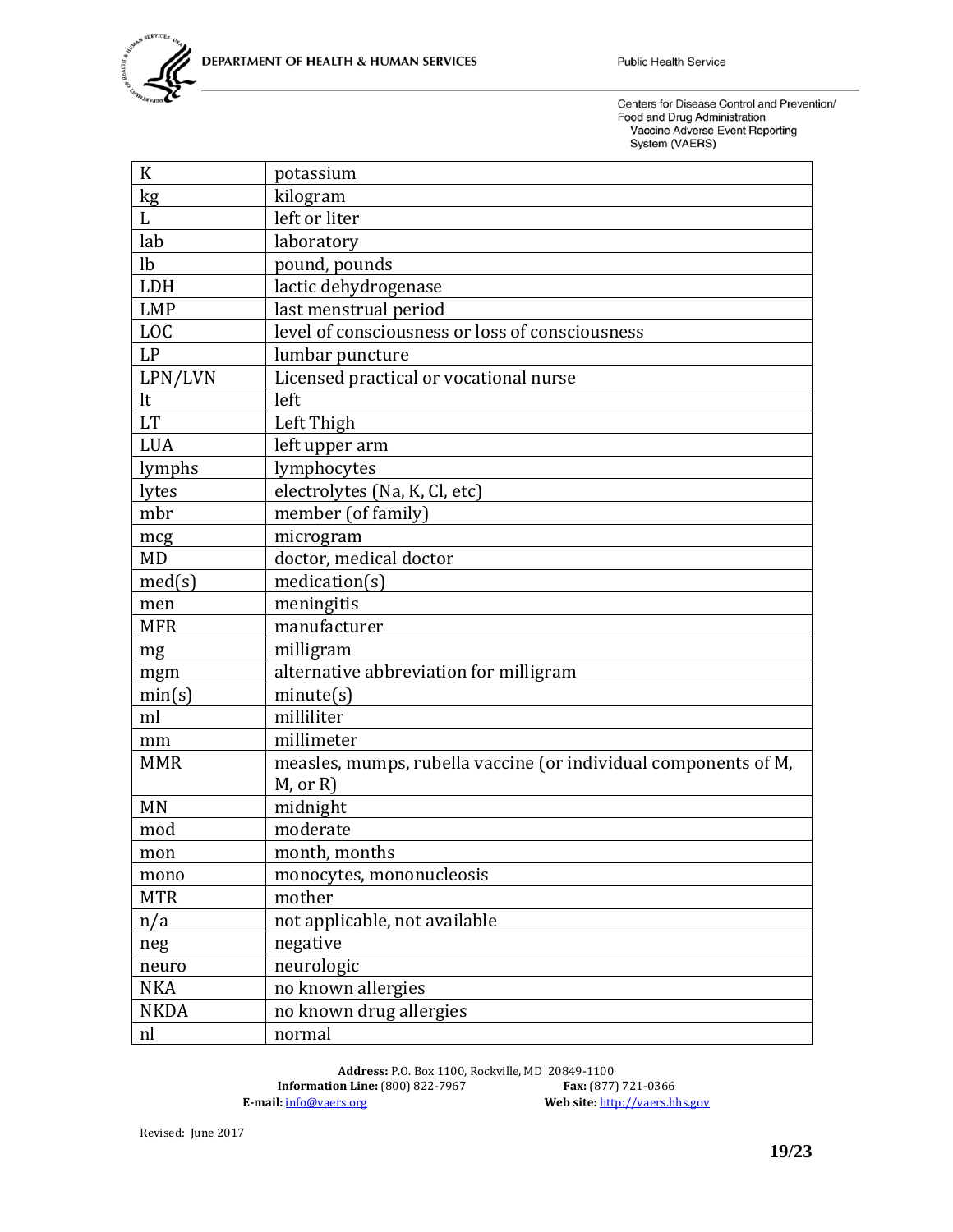| #                | number                                                   |
|------------------|----------------------------------------------------------|
| noc              | night                                                    |
| np               | nurse practitioner                                       |
| npo              | nothing by mouth (nil per os)                            |
| NSAID(s)         | non-steroidal anti-inflammatory drug(s)                  |
| <b>N &amp; V</b> | nausea and vomiting                                      |
| N, V, D          | nausea, vomiting, diarrhea                               |
| 02               | oxygen                                                   |
| ofc              | office                                                   |
| 0 <sub>m</sub>   | otitis media                                             |
| <b>OTC</b>       | over the counter (medication)                            |
| OT/oth           | other                                                    |
| 0Z               | ounce, ounces                                            |
| ${\bf P}$        | pulse                                                    |
| p/               | after                                                    |
| PA               | physician's assistant                                    |
| PC/TC            | phone call or telephone call                             |
| <b>PCN</b>       | Penicillin                                               |
| <b>PDD</b>       | Pervasive Developmental Delay                            |
| PE               | physical exam                                            |
| ped              | pediatrician                                             |
| peds             | pediatrics                                               |
| <b>PERRL</b>     | pupils equal, round, reactive to light                   |
| <b>PERRLA</b>    | pupils equal, round, reactive to light and accommodation |
| <b>PET</b>       | positron-emission tomography                             |
| pH               | hydrogen ion concentration (acidity/alkalinity)          |
| pharm.           | pharmacy                                                 |
| PharmD           | doctor of pharmacy                                       |
| phenobarb        | phenobarbital                                            |
| <b>PHN</b>       | public health nurse                                      |
| <b>PMD</b>       | private medical doctor                                   |
| PN               | practical nurse                                          |
| <b>PNP</b>       | pediatric nurse practitioner                             |
| P <sub>O</sub>   | per oral, by mouth                                       |
| pos              | positive                                                 |
| poss             | possible                                                 |
| <b>PPD</b>       | purified protein derivative                              |
| pr               | per rectum                                               |
| pred             | prednisone                                               |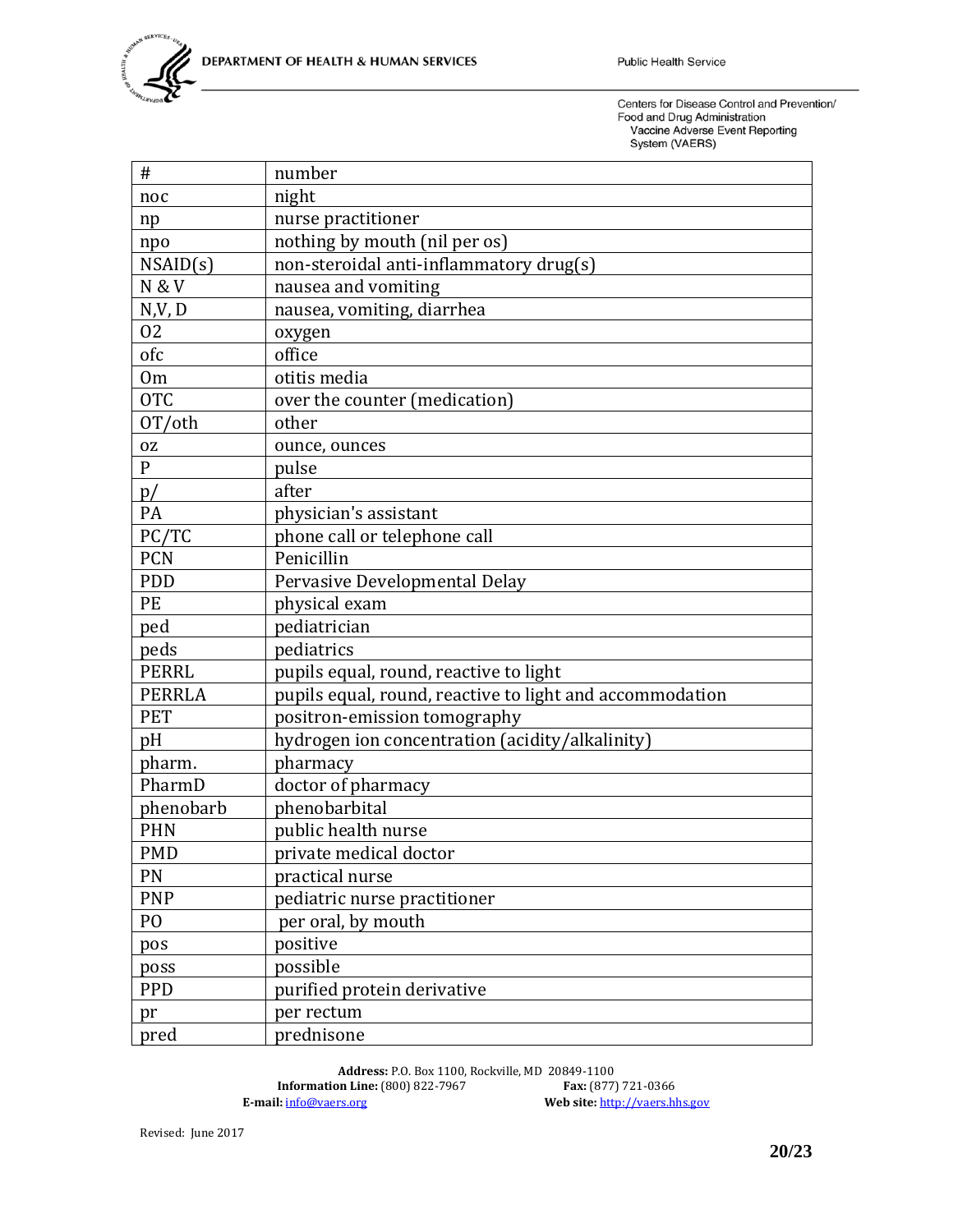| prev           | previous                                                    |
|----------------|-------------------------------------------------------------|
| <b>PRN</b>     | as needed                                                   |
| pt(s)          | patient, patients                                           |
| PT             | prothrombin. time                                           |
| <b>PTT</b>     | partial thromboplastin time                                 |
| <b>PVT</b>     | private                                                     |
| q              | every                                                       |
| QID            | four times a day                                            |
| qtr            | quarter                                                     |
| $\overline{R}$ | respiration or right                                        |
| <b>RBC</b>     | red blood cell                                              |
| recv           | received, receives, receive                                 |
| rehab          | rehabilitation                                              |
| resp           | respiratory                                                 |
| <b>RIG</b>     | rabies immune globulin                                      |
| <b>RN</b>      | registered nurse                                            |
| r/0            | rule out                                                    |
| <b>ROM</b>     | range of motion                                             |
| rpt            | report or reported                                          |
| rt             | right                                                       |
| <b>RT</b>      | <b>Right Thigh</b>                                          |
| R/T            | related to                                                  |
| <b>RTC</b>     | return to clinic                                            |
| <b>RUA</b>     | right upper arm                                             |
| rx             | therapy; treatment; medication (i.e., $pt's rx = Tylenol$ ) |
| rxn            | reaction, reactions                                         |
| SC/SQ          | subcutaneous                                                |
| sec            | second, seconds                                             |
| sed            | rate sedimentation rate                                     |
| SG             | specific gravity                                            |
| SGOT           | serum glutamic oxaloacetic transaminase (also AST)          |
| <b>SGPT</b>    | serum glutamic pyravic transaminase (also ALT)              |
| <b>SHC</b>     | state health coordinator                                    |
| sib            | sibling, siblings                                           |
| <b>SIDS</b>    | sudden infant death syndrome                                |
| sl             | slight, slightly                                            |
| <b>SMA</b>     | sequential multiple analyzer (series of blood chemistries)  |
| <b>SOB</b>     | shortness of breath                                         |
| S & S          | signs & symptoms                                            |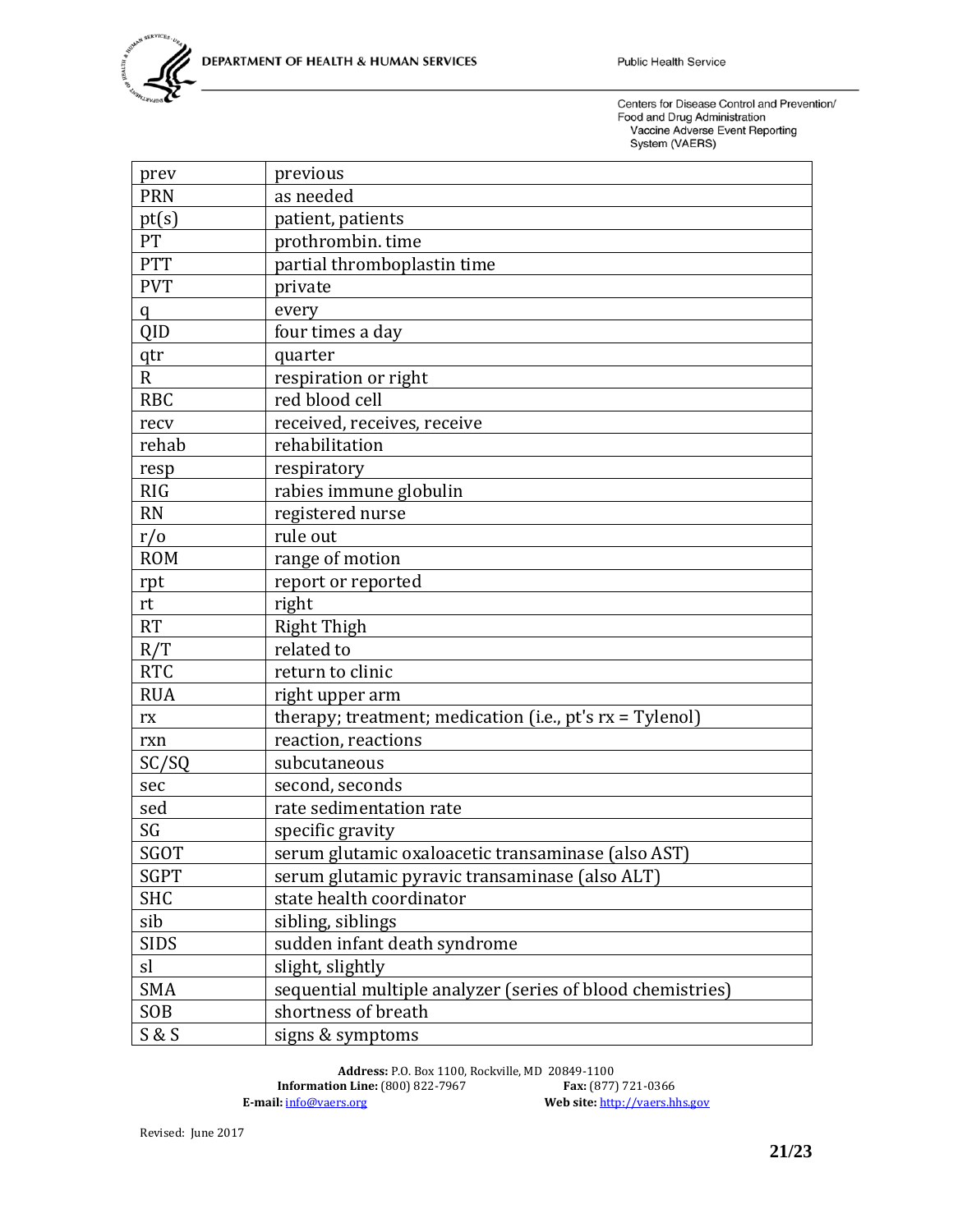| $s$ /sx     | signs & symptoms                                       |
|-------------|--------------------------------------------------------|
| stat        | immediately                                            |
| std         | standard                                               |
| <b>Sx</b>   | symptom, symptoms, sign, signs                         |
| synd        | syndrome                                               |
| <b>SYR</b>  | needle and syringe (not specified further)             |
| SZ          | seizure, seized, seizures                              |
| T           | temperature (Fahrenheit)                               |
| tab         | tablet, tablets                                        |
| TB          | tuberculosis                                           |
| tbsp        | tablespoon, tablespoons                                |
| TC/PC       | telephone call or phone call                           |
| TD          | adult tetanus and diphtheria toxoid                    |
| temp        | temperature                                            |
| <b>TID</b>  | three times a day                                      |
| <b>TOPV</b> | trivalent oral polio vaccine                           |
| tox         | toxic, toxoid, toxicology (as in toxicology screen)    |
| <b>TPN</b>  | total parenteral nutrition                             |
| <b>TPR</b>  | temperature, pulse, respiration                        |
| trach       | tracheostomy                                           |
| tsp         | teaspoon, teaspoons                                    |
| <b>Ttox</b> | tetanus toxoid                                         |
| <b>TTP</b>  | thrombotic thrombocytopenic purpura                    |
| tx          | treatment, treatments, treated                         |
| u           | units, unit                                            |
| ur          | urine                                                  |
| <b>UA</b>   | urinalysis                                             |
| UN/unk      | unknown                                                |
| <b>URI</b>  | upper respiratory infection                            |
| <b>USP</b>  | United States Pharmacopeia (standard)                  |
| <b>UTI</b>  | urinary tract infection                                |
| V           | vomiting                                               |
| vax         | vaccine, vaccines                                      |
| v fib       | ventricular fibrillation                               |
| <b>VS</b>   | vital signs (temperature, pulse, resp, blood pressure) |
| <b>VSS</b>  | vital signs stable                                     |
| v tach      | ventricular tachycardia                                |
| <b>VZIG</b> | varicella zoster immune globulin                       |
| W/          | with                                                   |